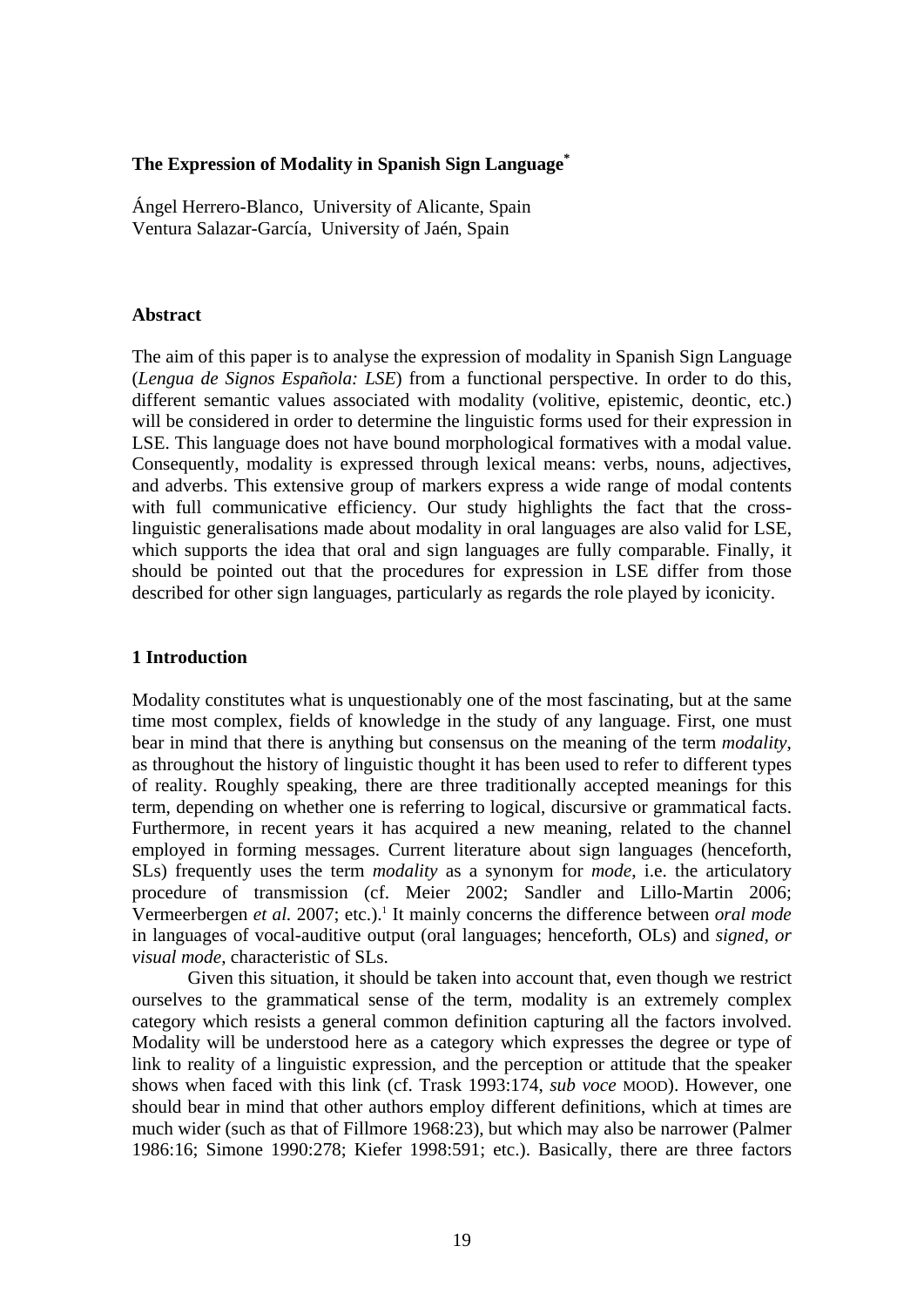which intervene in the characterisation of this category: semantic value, scope regarding the different levels of the syntagmatic structure and, finally, formal procedures. Modern linguistics has not yet reached a high enough consensus on defining any of these three factors, which in turn explains the big differences detected in the theoretical approaches from which studies take their starting points. Thus, as regards semantic values of modality, there is general agreement on the fact that deontic modality and epistemic modality (degrees of *obligation* and *knowing*, respectively) constitute two of the basic modal contents. Additionally, volition and skill are commonly recognised as modal values, but there are some authors who exclude them from this category. Finally, there are some values which could be considered borderline, and whose presence within the general category of modality is the object of much controversy. These include evidentiality, factivity and polarity, among others.<sup>2</sup>

This paper studies the expression of grammatical modality in Spanish Sign Language (*Lengua de Signos Española*: LSE). Although the language concerned has a visual-gestural channel of transmission, the aim of this article is not to analyse its articulatory mode, but rather modality as a grammatical category, in analogy with the way that it is usually studied in OLs. We believe that this line of research may shed a new light on the interlinguistic congruity between OLs and SLs.

 The paper is organized as follows: section 2 reviews the treatment of modality in the standard version of Simon Dik's Functional Grammar (henceforth: FG); section 3 presents the main preceding studies on modality in SLs; section 4 deals with inherent modality in LSE, divided into four semantic contents (ability, volition, obligation, and permission); section 5 analyses the expression of objective modality, focusing on deontic and epistemic scales in LSE; section 6 is concerned with so-called epistemological modality, which includes subjective contents of an epistemic and volitive nature, as well as evidentiality; section 7 offers a synthesis of our main conclusions.

## **2 Modality in Functional Grammar: a short review**

This paper has been written within the theoretical framework of Simon Dik's Functional Grammar, as described in Dik (1997). According to Hengeveld (1987, 1988, 1999) and Dik (1989), modality is understood as a complex category which appears at different levels of the Layered Structure of the Clause. The three basic types of modality can be defined as follows (cf. Hengeveld, 1987:56f):

*Inherent Modality*. Characterization of the relation between a State of Affairs (SoA) and the realization of that SoA.

*Objective Modality*. Evaluation of a SoA.

*Epistemological Modality*. Expression by the speaker of his/her commitment with regard to the truth of a proposition.

 As can be seen, this initial division reflects the scope of each different type, i.e. as modifying a particular unit within a linguistic expression: inherent modality modifies predicates (layer 1), objective modality modifies predications (layer 2), and epistemological modality modifies propositions (layer 3).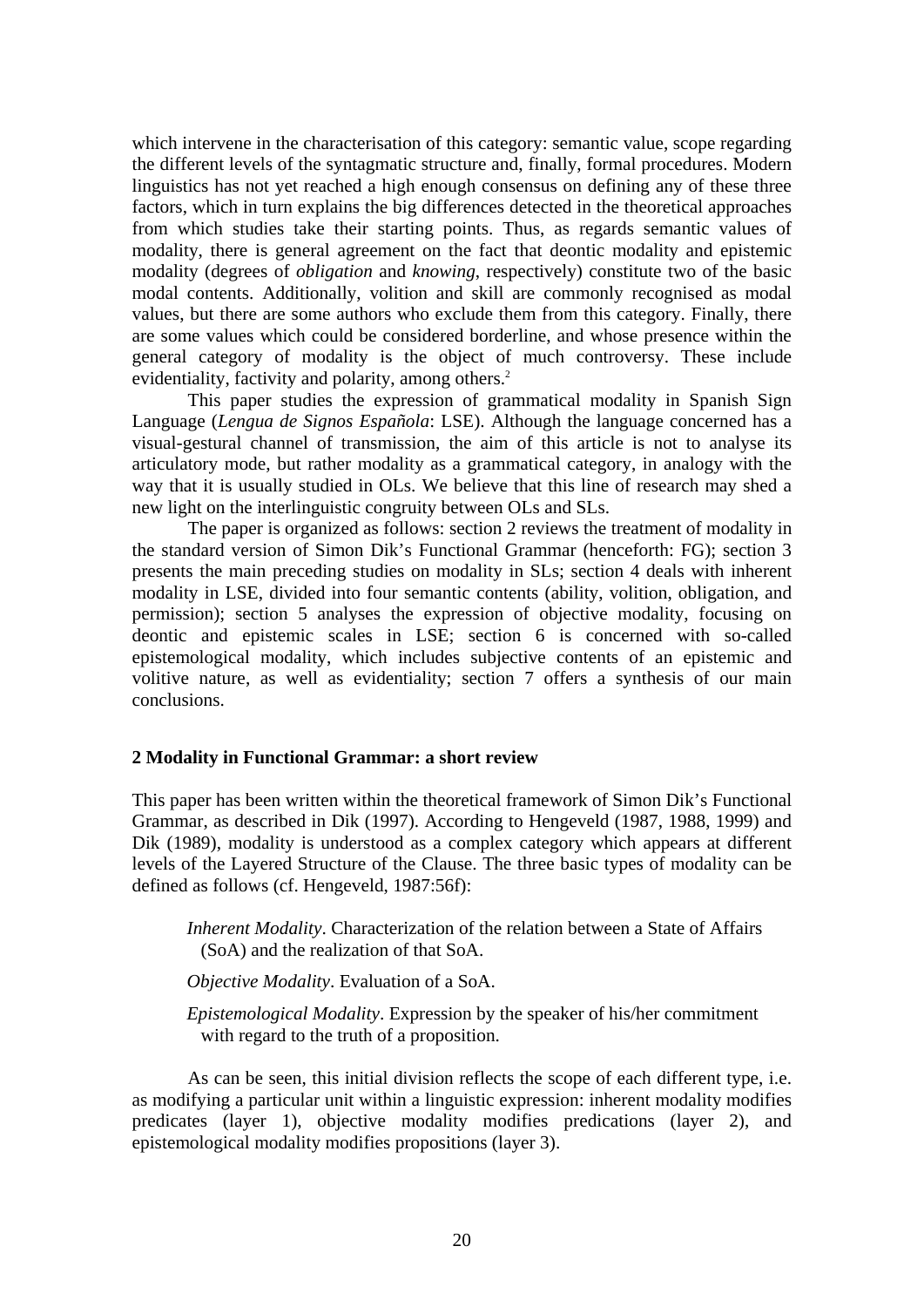Following this first structural characterization, a subdivision in semantic terms will be offered, based on the assumption that deontic and epistemic contents are present at more than one level:

- *Inherent Modality*. Ability (physical or acquired), volition, and deontic contents of obligation and permission.
- *Objective Modality*. Deontic and epistemic scales.
- *Epistemological Modality*. Subjective epistemic contents, subjective volition (wishes or hopes)and evidential contents (experiential, inferential, quotative).
- Finally, the procedures for expression can be of two types:
- *Lexical (satellites).* Basic or derived predicates, embedding predicates, construed syntactic units (for instance, adpositional phrases).
- *Morphosyntactic (operators).* Verbal mood, clitics or other particles.

 Although the aforementioned description of expression procedures depends on a language-specific component which includes rules of expression, this model also allows one to make important cross-linguistic predictions , for instance the prediction that adverbs or adverbial phrases always express epistemological modality. The distinctions made in this section are summarised in Table 1:

| <b>MODALITY TYPE</b> | <b>SCOPE</b> | <b>SEMANTIC</b>      | <b>EXPRESSION</b>    |
|----------------------|--------------|----------------------|----------------------|
|                      |              | <b>CONTENT</b>       | <b>PROCEDURE</b>     |
| <b>INHERENT</b>      | Predicate    | Ability (physical or | Predicates,          |
|                      |              | acquired), volition, | predicate operators. |
|                      |              | deontic contents of  |                      |
|                      |              | obligation and       |                      |
|                      |              | permission           |                      |
| <b>OBJECTIVE</b>     | Predication  | Deontic<br>scale     | Predicates,          |
|                      |              | (from obligatory to  | predication          |
|                      |              | forbidden)           | operators.           |
|                      |              | Epistemic<br>scale   |                      |
|                      |              | (from certain<br>to  |                      |
|                      |              | impossible)          |                      |
| EPISTEMOLOGICAL      | Proposition  | Subjective           | Predicates           |
|                      |              | epistemic contents,  | (including adverbs)  |
|                      |              | subjective volition  | adverbials),<br>and  |
|                      |              | (wishes,<br>hopes,   | proposition          |
|                      |              | etc.), evidentiality | operators.           |
|                      |              | (experiential,       |                      |
|                      |              | inferential,         |                      |
|                      |              | quotative).          |                      |

*Table 1. Modality in FG*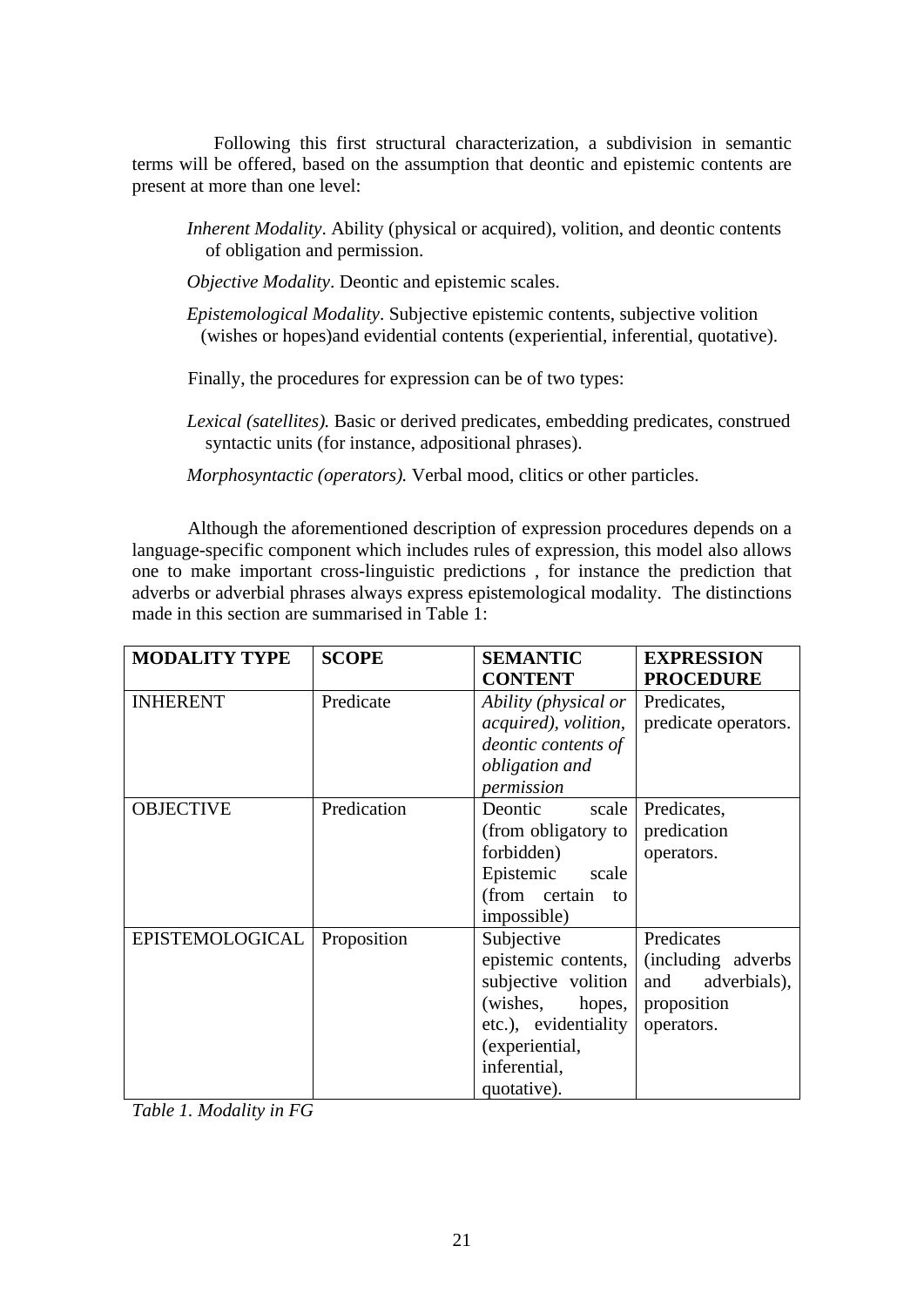#### **3 Studies on modality in sign languages**

Janzen and Wilcox (2004:114) stated a few years ago that modality was a field of linguistic research on SLs which had received little attention. In fact, before the date of their publication we have only found three works specifically dedicated to this subject: that of Lucinda Ferreiro Brito (1990) for Brazilian Sign Language (BCSL) and those of Sherman & Phyllis Wilcox (1995) and Shaffer (2004) for American Sign Language (ASL).3 Apart from these studies, the attention paid to grammatical modality in the linguistics of SLs was very scant. Proof of this is that Sutton-Spence & Woll (1999:125f), in their study on British Sign Language, dedicate a mere twenty lines to modality. They point out that one of the forms of expression of modality is "to use nonmanual features, such as expressions of doubt or determination". Given, however, the lack of publications on the subject, they are hardly to blame. Fortunately, in recent years new publications have appeared (Wilcox & Shaffer 2006; Shaffer 2006, among others), which may be taken as an indication that this situation could change in the near future. Nonetheless, there is still a long way to go, and the three aforementioned studies are still priority references.

 This situation is reflected in the research on LSE. In the first modern grammatical work on LSE, carried out by Rodríguez (1992), there are some brief references to modality under what the author called "expressive meaning" [*significado expresivo*]. In practice, she does not refer to the modal category, strictly speaking, but only to the "expression of doubt and possibility" [*expresión de la duda y de la posibilidad*] (Rodríguez 1992:150), shown in signs such as MAYBE, DOUBT, CAN-BE, BY CHANCE [*A-LO-MEJOR, DUDA, PODER-SER, CASUALIDAD*], etc. Simultaneously, other clearly modal signs such as IMPOSSIBLE [*IMPOSIBLE*] and CLEAR 'clear, clearly' [*CLARO*] appear under the label of "complex expression of affectivity" [*expresión compleja de la afectividad*] together with signs which are nonmodal, such as: STOP!, I DON'T FEEL LIKE IT, CAREFUL!, HOW FUNNY! [*¡ALTO!, NO-TENGO-GANAS, ¡CUIDADO!, ¡QUÉ GRACIA!*], etc. (cf. Rodríguez 1992:139). After this study hardly any new references to modality have been added to the bibliography of LSE. Fortunately, this situation appears to have changed in recent years, with the publication of studies such as Iglesias (2006).

 An important fact which derives from Rodríguez's study (1992), and which subsequent approaches to LSE grammar have confirmed, is that one does not perceive a direct repercussion of the modal category on the inflectional morphology of the verb. The expression of modality in LSE takes place fundamentally through lexical procedures.

 Focusing now on the three foundational studies of research on modality in the linguistics of SLs, we can say that all of them unfold within a theoretical framework, similar to that of cognitive semantics. Thus, on analysing the signed forms for conveying deontic and epistemic modality, both Brito (1990) and Wilcox & Wilcox (1995) highlight the iconic-metaphorical relationship existing between the two. This is totally in line with Sweetser's hypothesis (1982:484; 1990:21) on the basic character of deontic modality and its projection on epistemic modality. According to this author, we model our understanding of logical and thought processes (which, by being internal, are not directly perceived) on the basis of our understanding of the physical and social world, about which we do have wider and more reliable information. This would explain why, as has been widely confirmed, markers belonging to deontic modality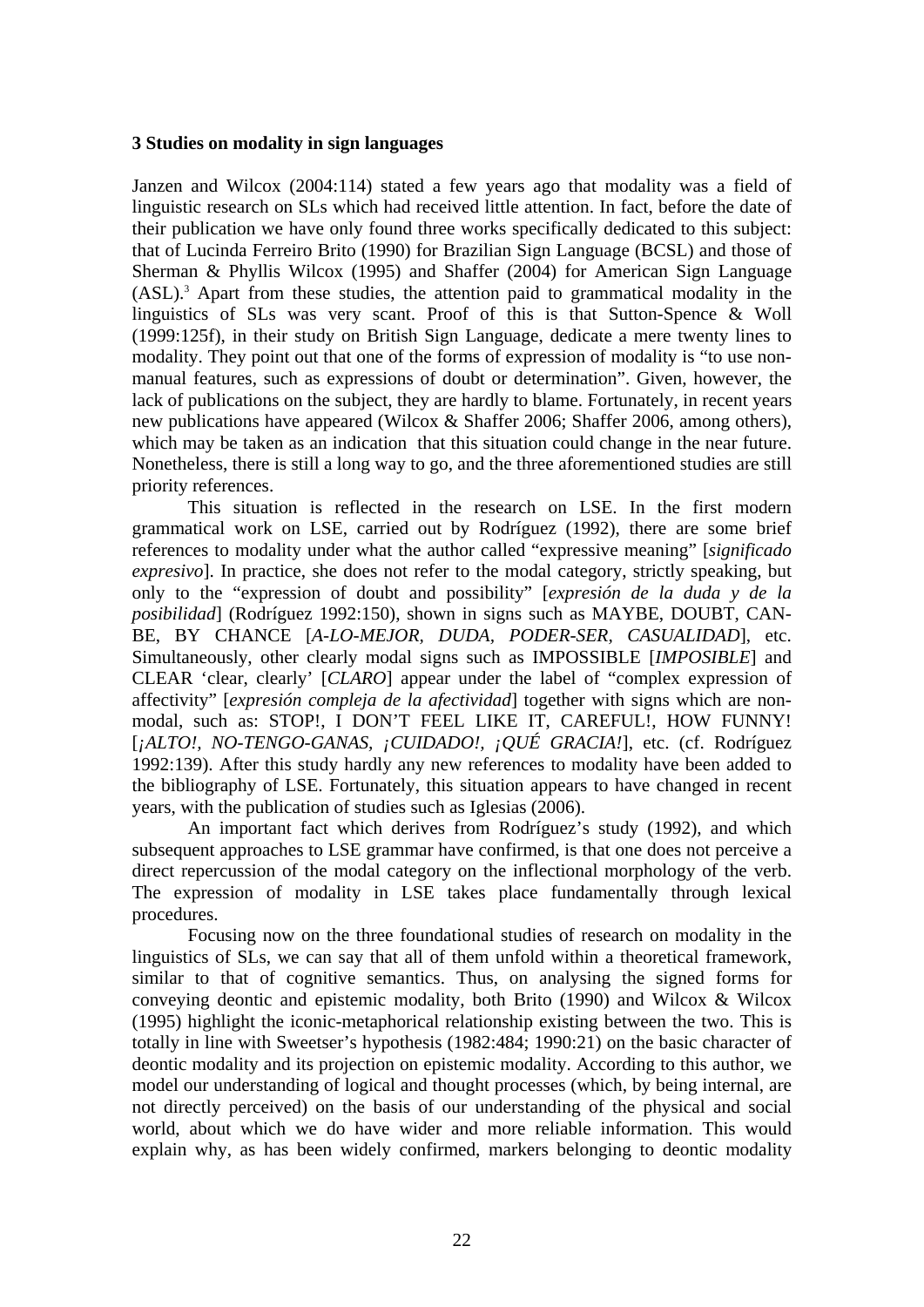widen their value, through metaphorical extension, to the epistemic domain, as well as why certain units of physical perception later become markers of epistemic perception.

 In accordance with this, Brito (1990) confirms the metaphorical character of the place of articulation and movement in the expression of modality in Brazilian Cities Sign Language (BCSL; or, simply, Brazilian Sign Language). As signs with epistemic value correspond to mental processes, they are articulated on the head, while deontic signs are articulated on the central part of the body. Movements are simple and energetic in the case of deontic modality, while those of epistemic modality are repetitive and not energetic. Wilcox & Wilcox (1995) highlight a relatively analogous situation for ASL. The presence or absence of reduplication and of energetic movement, as well as of non-manual components, are features which interact in such oppositions as FEEL (perception) / FEEL (epistemic), MUST (strongly epistemic) / SHOULD (weakly epistemic), BRIGHT (perception) / OBVIOUS (epistemic), etc. Wilcox & Wilcox (1995:154) point out, like Stokoe (1960) did in his day, that these alternations reveal a property of semantic phonology – which they call phonological transitivity – associated with the idea of interpersonal transitivity. This idea is based on the fact that reduplicated signs are less active, atelic, and cyclical (non-momentaneous), features which point to low transitivity on Hopper & Thompson's scale (1980:252), and which, for their iconic value, can be easily employed in a metaphorical way (Hopper & Traugott 2003:85).

 Shaffer (2004:177) also begins with the statement that deontic modality is more basic than epistemic modality, although such a belief is not inspired by Sweetser (who she does not cite in the bibliography), but by the parallel studies by Traugott (1989) and Bybee *et al*. (1994). Shaffer believes that, in their progression from deontic to epistemic, the modification of signs which express modality – be these manual or nonmanual – correspond to the expression of different degrees of the signer's subjectivity. Furthermore, she perceives a direct relation between the syntagmatic range of modal markers and the informative structure of utterances: modal signs which modify the predicate appear beside the latter (normally, situated between the subject and the verb); conversely, modal signs with a propositional significance are placed at the end of the clause, where they carry out the function of comment (Shaffer 2004:192f).

 The three above-mentioned studies place a special emphasis on the iconic and metaphorical origin of the formal procedures employed in the expression of modality.4 Although we do not deny the validity of such conclusions as regards the SLs under consideration, it is important to point out that they are not applicable to LSE. As will be seen below, in LSE we have not found the derivative features of modality characteristic of BCSL and ASL, since in LSE repetition and energetic movements act as intensifiers only. Neither does the informative structure of utterances interact with modality in the terms that Shaffer (2004) specifies for ASL. Nevertheless, we have observed some iconic processes (cf., for instance, 5.2 and 6.1), as well as other phenomena (in relation to negation, pauses, and the order of constituents) which prove to be in keeping with what is common in other languages, and likewise support the idea that deontic modality is more basic than epistemic modality.

#### **4 Inherent modality in Spanish Sign Language**

As already stated, modality is not shown in LSE through inflectional morphology. LSE does, however, employ numerous lexical forms, such as specific constructions with a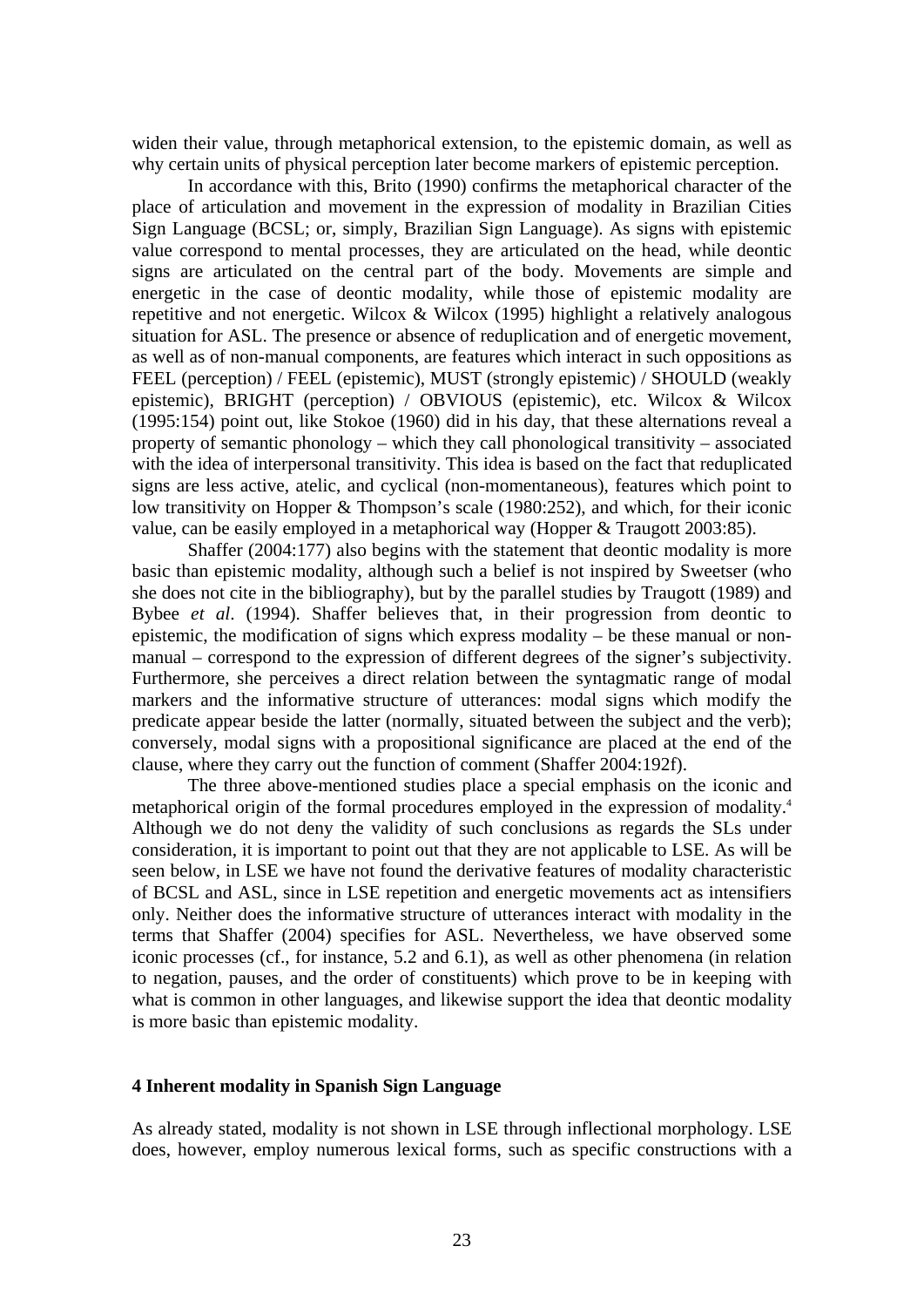clear modal value. Such circumstances are common in many languages of the world, be these oral or visual. We will now endeavour to describe the main markers used in LSE to express modality.

 According to the standard version of FG, the first type of modality is represented by inherent modality, whose basic semantic values are: ability (dynamic), volition, obligation, and permission. We have been able to verify that in LSE all modal markers of this group are characterised as being originally lexical predicates (with a higher or lower degree of grammaticalisation). Syntactically, they are placed after the main predicate. Given that LSE is a language which usually shows an unmarked order of SOV, on many occasions the modal marker will appear at the end of the sentence, except when the sentence contains certain particles (for example: negative or interrogative markers), which must necessarily go after the predicate. Between the main predicate and the modal sign only an aspectual marker can be placed. This is in line with the linguistic universal pointed out by Bybee (1985:196-200), who states that, when expression procedures are formally analogous, aspect is placed closer to the lexical root of the predicate than tense, while modality is furthest removed from the root.<sup>5</sup> This can be illustrated by the following scheme:

(1) [Modality] [Tense] [Aspect] ROOT [Aspect] [Tense] [Modality]

**4.1** Ability: CAN, SKILL

In order to transmit dynamic modality expressing ability, LSE has two basic signs. One of these acts as a verb and could be translated as CAN [Spanish: *poder*]. The other is originally a noun which we will translate here as SKILL, although it could also be translated as 'ability' [Spanish: *habilidad*, *destreza*]. SKILL is only used for acquired ability. CAN, however, has a more general value, which makes it equally suitable for expressing a natural ability as for expressing an acquired one:<sup>6</sup>

- (2) a) BROTHER MINE TELEVISION REPAIR CAN
	- b) BROTHER MINE TELEVISION REPAIR SKILL 'My brother can repair the television'
- (3) a) BROTHER MINE WALK++ UNTIL 20 KILOMETER CAN
	- b) \*BROTHER MINE WALK++ UNTIL 20 KILOMETER SKILL 'My brother can walk 20 Kms.'

## **4.2** Volition: WANT, FANCY

In order to express volition LSE has essentially two verbs, which we will translate here as WANT and FANCY, with a clear lexical distinction. The former has a more general value, whereas the latter is usually limited to desires and preferences related to personal well-being (food, drink, social activities, etc.):

- (4) MADRID, TOGETHER BROTHER MINE, I LIVE WANT 'I want to live with my brother in Madrid'
- (5) I THEATER GO FANCY 'I fancy going to the theatre'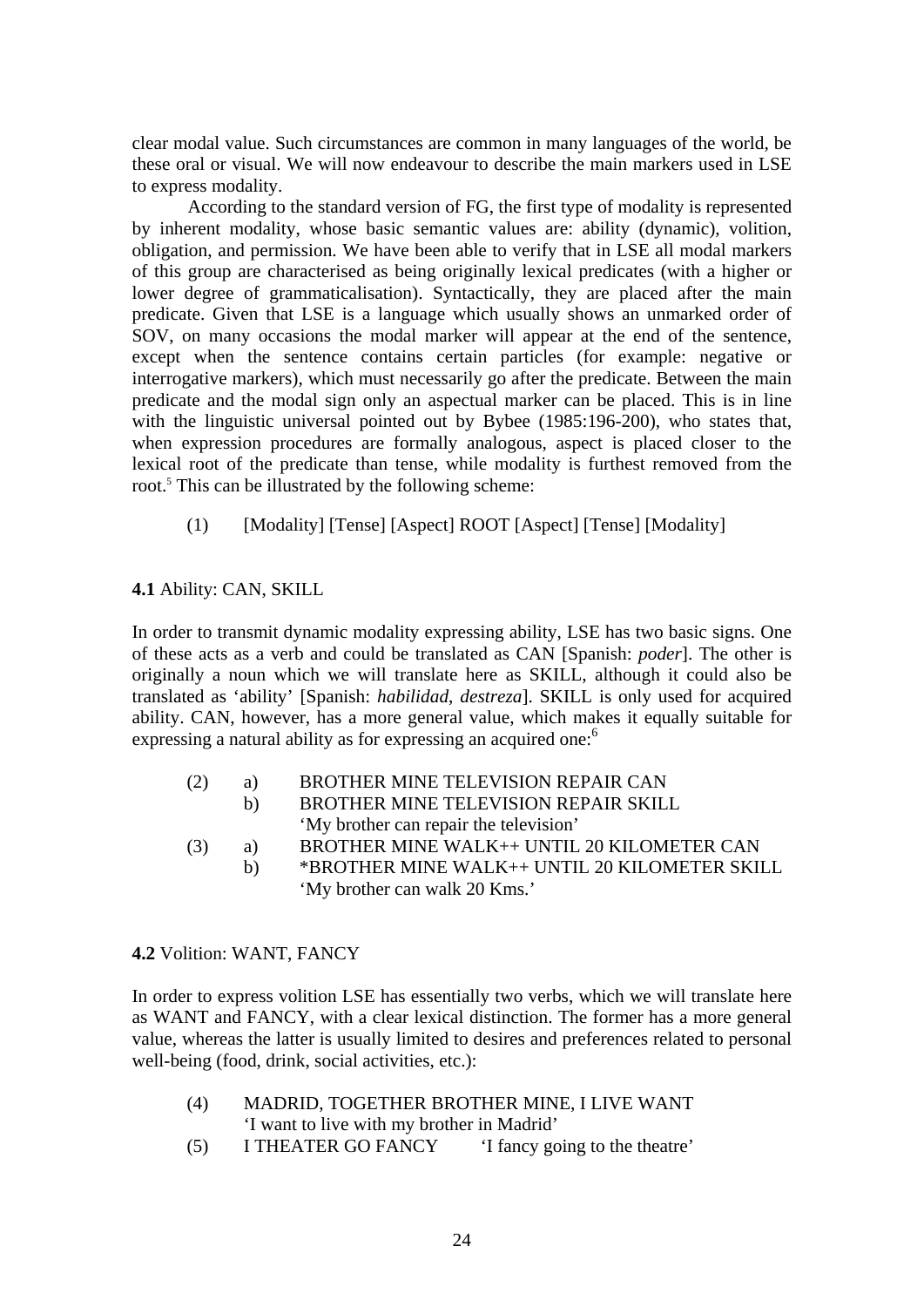#### **4.3** Obligation: MUST, NEED

In order to express the deontic content of obligation, in the framework of inherent modality, LSE has two verbs, which could be translated as MUST and NEED. The semantic difference between both verbs is very slight, and it is probably necessary to continue research on their uses. At this stage of our research, we offer the hypothesis that MUST accompanies a predicate which is understood as an **obligation** which depends on a **norm**. On the other hand, NEED accompanies a predicate which is understood as a **requisite** which depends on a **purpose**. The semantic nuance which differentiates both verbs can be neutralised due to the fact that often the accomplishment of that purpose could also be felt to be an obligation. Nevertheless, there are reasons to assume that, in the case of NEED, the existence of obligation is accepted both by the speaker and the agent. In the case of MUST, the norm which must be accomplished is assumed communicatively by the speaker, but no indication is given as to whether this is also assumed by the agent.

- (6) YOU STUDY MORE MUST 'You must study more'
- (7) BROTHER MINE CAR NEW BUY NEED 'My brother must buy a new car'

 Apart from this, both signs show a clear non-modal origin. MUST is very similar to the interrogative particle WHAT? [Spanish: *¿qué?*], once it has lost the facial component characteristic of an interrogation (shown mainly by the raising of one's eyebrows). NEED has a non-modal use which, in our opinion, is its original one, with the meaning of 'to be absent' or 'to be missing' (cf. 8a). This verb can also be used to mean 'to be lacking' or 'to be needed' (cf. 8b), a meaning which probably acted as an intermediate stage in its evolution into a modal verb.<sup>7</sup> These facts may shed new light on semantic evolution from lexical to modal values in LSE.

| (8) | a) | LIBRARY, BOOK 2 NEED.2                   |
|-----|----|------------------------------------------|
|     |    | 'Two books are missing from the library' |
|     | b) | <b>SOUP SALT NEED</b>                    |
|     |    | 'The soup needs salt'                    |

**4.4** Permission: CAN, FREE

Permission is expressed in LSE through two signs. On the one hand, there is the verb CAN, which has been described above with the value of ABILITY (dynamic modality). There is, however, also another sign, FREE, which usually acts as an adjective, but which in a postverbal position has acquired the modal value of permission.

- (9) BROTHER MINE TELEVISION SWITCH-ON CAN 'My brother may switch the television on'
- (10) HERE YOU SMOKE FREE 'You may smoke here'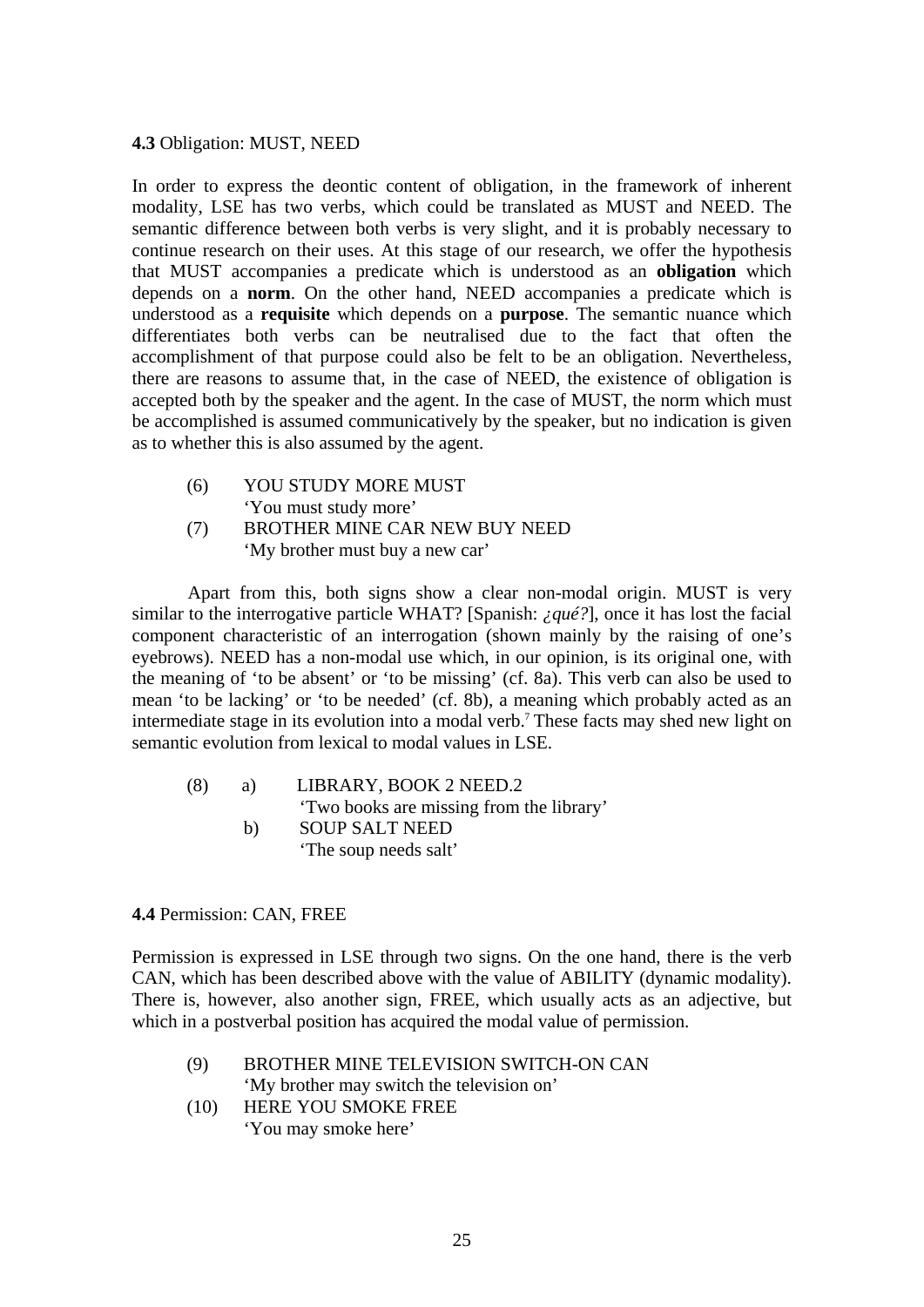At first sight, both signs are synonymous and interchangeable in many contexts. However, CAN requires a personal subject and FREE does not. This corresponds to a difference in scope, which will be studied in section 5: CAN, as a deontic verb, is used only as an inherent modality marker. FREE expresses both inherent and objective deontic modality.

## **4.5** Expression of inherent modality in LSE: some remarks

We would not like to finish this section without making some remarks which we consider relevant to the understanding of the grammatical behaviour of the modal markers which have been mentioned so far.

 One striking fact is that three modal verbs of LSE present an irregular form of negation. These are the following: CAN, FANCY, and NEED:

- (11) TOMORROW BROTHER MINE COME CAN.neg 'My brother cannot come tomorrow'
- (12) I TELEVISION WATCH FANCY.neg 'I don't fancy watching television'
- (13) TOMORROW YOU HERE COME NEED.neg 'You needn't come here tomorrow'

Specialised literature on SLs considers them examples of suppletive negation and here we do the same. However, it is not easy to determine whether these are cases of suppletion or of incorporation. Be this as it may, what is important is that this irregularity is not exclusive to LSE. Shaffer (2002) already mentioned irregularity in ASL, whereas Zeshan (2005) finds it in most of the SLs of her sample.<sup>8</sup> According to this author, the semantic domains in which irregular negation is most frequently found are the following: cognition, emotional attitude, modals, possession/existential, tense/aspect, and evaluative. The data offered by LSE are consistent with this generalisation, because only the aforementioned modal verbs and HAVE (possessive and existential) present irregular negatives. It is important to note that both the suppletion and the incorporation of negation in modal verbs are quite common phenomena in OLs (cf. English: *will not* > *wont*), as a consequence of a particular interaction existing between modality and negative polarity.

 A second issue which should be highlighted is related to the possible elision of the main verb. According to Fischer & Gough (1978) in ASL it is quite common for the presence of a modal verb to imply the ellipsis of the main predicate. Consider in this respect the following examples:

| (14) | a) | I CAN.neg CINEMA; MUST ALGEBRA                           |
|------|----|----------------------------------------------------------|
|      |    | 'I cannot go to the cinema; I must <i>study</i> algebra' |
|      | b) | YOU MUST CUP                                             |
|      |    | 'You must <i>use</i> a cup'                              |

 This phenomenon has not been observed in LSE, which behaves differently in this case. This possible omission has only been found in sentences which express volition, particularly with FANCY, where it is optional. However, one must understand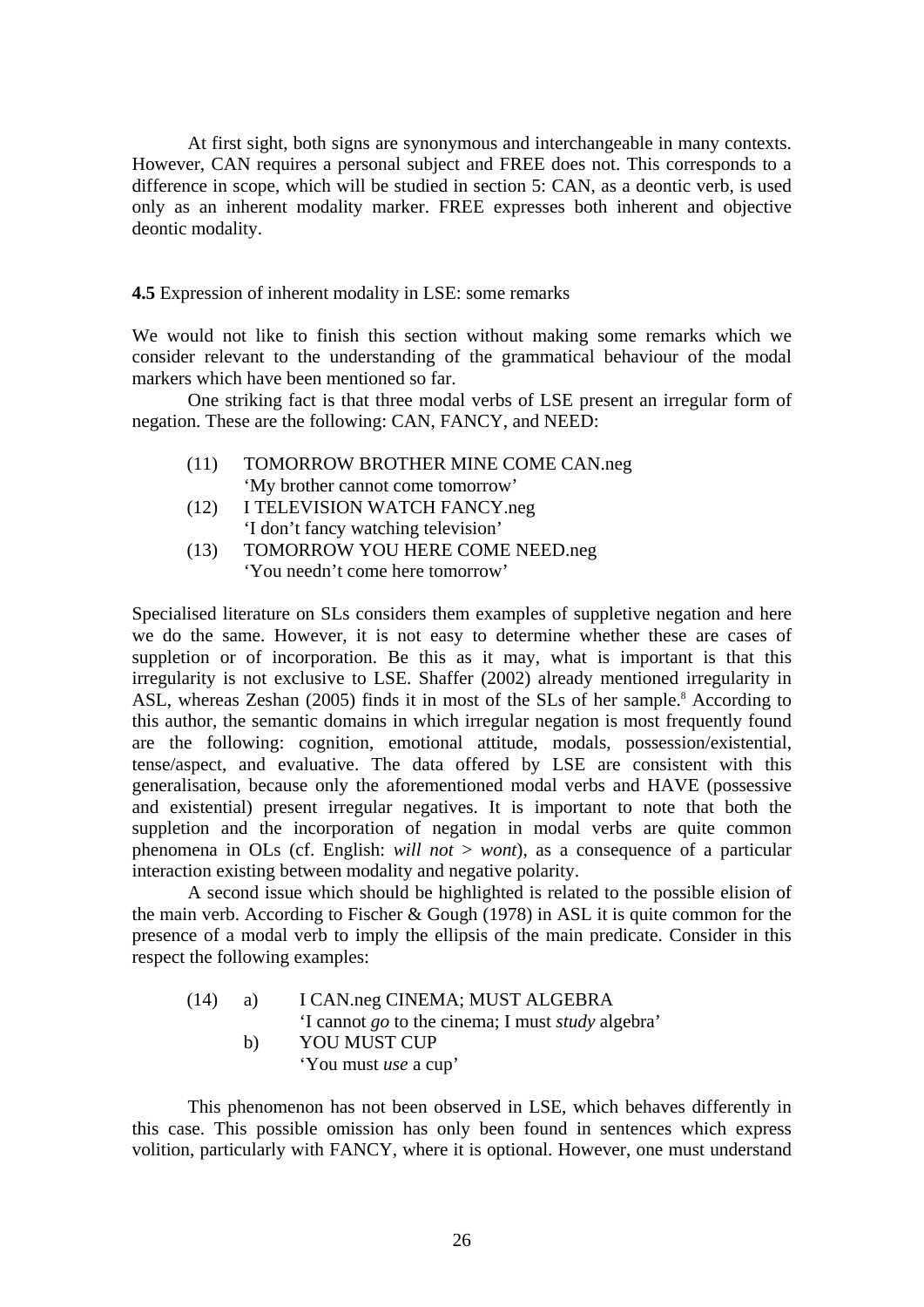that in these cases volition is predicated of a first order entity (*individual*), without needing to link the latter to a zero order entity (*property/relation*). Therefore, it is not clear whether a structure such as that represented in 15a and 15b should really be understood as involving ellipsis of the main verb. Furthermore, although we admit this possibility, what is certain is that, apart from really exceptional communicative situations, it is easy to deduce that in 15a the verb which should be added is EAT, and in 15b it is the verb WATCH (any other possibility would be illogical in a normal situation):

| (15) | a) | <b>I ORANGE FANCY</b>           |
|------|----|---------------------------------|
|      |    | 'I fancy (eating) an orange'    |
|      | b) | <b>I TELEVISION FANCY</b>       |
|      |    | 'I fancy (watching) television' |

 A structure of this type is not only found in LSE, but is common in many OLs. Nevertheless, when other modal verbs are concerned, the presence of the main predicate is obligatory. For this reason, 16a is ungrammatical in LSE. The only acceptable option in this case would be 16b:

(16) a) \*(S)HE FRUIT VARIETY CAN.neg b) (S)HE FRUIT VARIETY EAT CAN.neg '(S)He cannot eat any kind of fruit'

 As has been seen, LSE presents semantic contents of inherent modality appropriately. It is worth highlighting the semantic duality between permission and obligation. Similarly, LSE offers homonymy, also common in cross-linguistic terms, of the verb CAN, which, as well as having a deontic value of permission, also has a dynamic value of ability, either given or acquired. This is further proof of grammatical congruity between LSE and OLs.

## **5 Objective modality in LSE**

FG states that objective modality deals with predication (layer 2), and that it is concerned with the actuality status of the SoA (Hengeveld 1989:13; Dik 1989:205). In the successor of FG, Functional Discourse Grammar (henceforth, FDG), it is called "event-oriented modality" (cf. Hengeveld & Mackenzie 2008:174). The aforementioned assessment can be carried out in both the epistemic and the deontic domains, which, as already seen, are present in other layers: the deontic contents are also present in inherent modality (layer 1), whereas epistemic modality has a subjective angle which deals with proposition (layer 3). The distinction between objective and subjective epistemic modalities has already been widely justified by Lyons (1977:797-804). Objective modality comes half-way between the two poles usually taken into consideration by other theories: participant-oriented (or agent-oriented) and speaker-oriented modalities (cf. Bybee *et al.* 1994; Bybee & Fleischmann 1995). What caracterizes objective modality is that veritative (epistemic) or normative (deontic) conditions which determine the present SoA are communicatively assumed as something external to the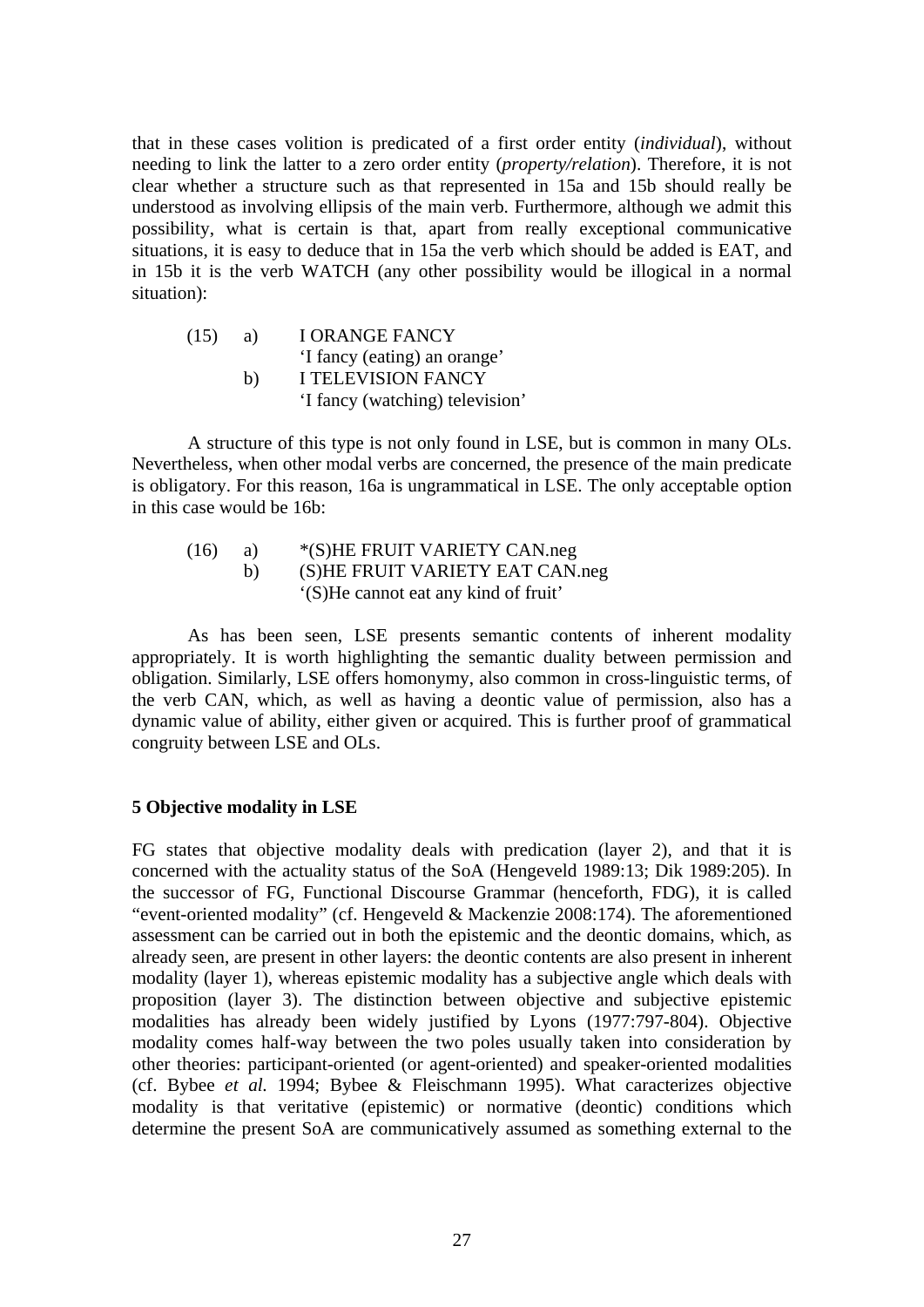speaker, who, as such, has no direct responsibility for the judgements involved (Hengeveld & Mackenzie 2008:174).

 The semantic description of objective modality is carried out through a series of values which can be grouped on two scales: a deontic scale, ranging between what is obligatory and what is prohibited, and an epistemic scale, which ranges from the certain to the impossible. In LSE the existence of the aforementioned scales are fully covered, although with some features which we will now proceed to explain.

#### **5.1** Deontic scale

The distribution of fundamental semantic values of objective deontic modality are summarised in Table 2:

| Completely<br>obligatory | Obligatory       | Permissible | Forbidden        |
|--------------------------|------------------|-------------|------------------|
| LAW                      | <b>MUST/NEED</b> | <b>FREE</b> | <b>FORBIDDEN</b> |
| T1121                    |                  |             |                  |

*Table 2: deontic scale in LSE* 

 The expression of objective deontic modality is carried out through lexical units belonging to different parts of speech: noun, verb, and adjective. One can also perceive that the semantic distribution of the different deontic values is not symmetrical, as two different degrees of obligation are found. On the one hand, we have a sign which deaf Spaniards mouth as LAW [Spanish: *ley*].<sup>9</sup> It serves to express an extremely strict and unquestionable obligation. For this reason, its use is quite marked from a pragmatic point of view, and it is conditioned by the content of obligation as well as by the existence of a hierarchical relationship between interlocutors. In order to express prohibition from a more general and less strict point of view the verbs MUST and NEED are used indiscriminately, as already explained in 4.3:

| a) | <b>CLASSROOM QUIET LAW</b>                                 |
|----|------------------------------------------------------------|
|    | 'It is completely obligatory to be quiet in the classroom' |
| b) | <b>CLASSROOM QUIET MUST</b>                                |
|    | 'It is obligatory to be quiet in the classroom'            |
| C) | <b>CLASSROOM QUIET NEED</b>                                |
|    | It is necessary to be quiet in the classroom'              |
|    |                                                            |

 The next step on the scale is represented by the sign FREE, which, as in inherent modality, indicates permission. Finally, prohibition is expressed through the sign FORBIDDEN:

| (18) | a) | HERE SMOKE FREE               |
|------|----|-------------------------------|
|      |    | 'Smoking is allowed here'     |
|      | b) | <b>HERE SMOKE FORBIDDEN</b>   |
|      |    | 'Smoking is not allowed here' |

 Several signs which have been described as indicating obligation or permission in inherent modality appear again in the expression of objective modality. Given the fact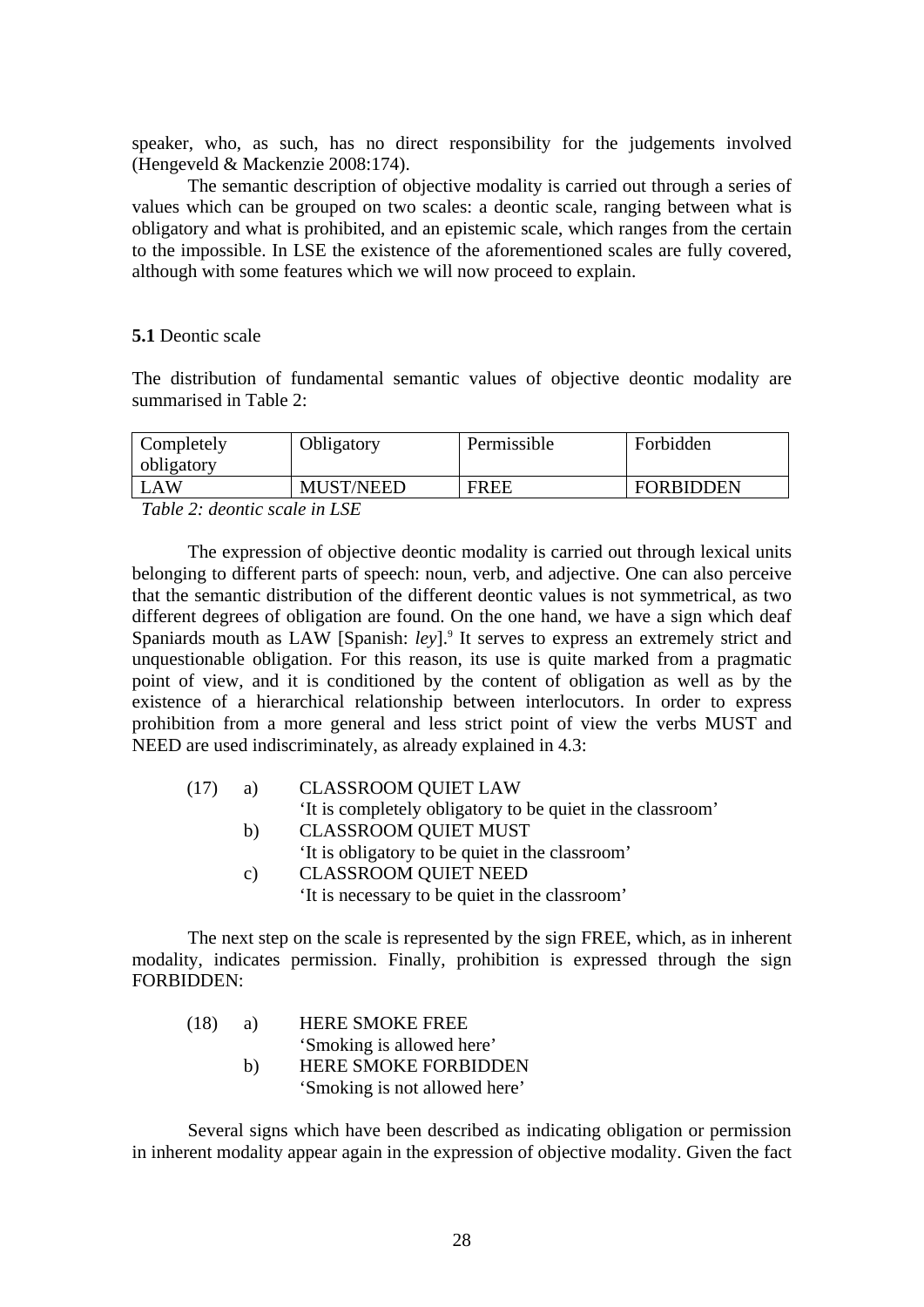that their semantic values and distributional conditions are essentially analogous, one could think at first that we are faced with the same construction. However, there is an important difference between the inherent and objective uses of modal markers which carry out both functions. In the case of inherent modality it is necessary to include a participant (prototypically, the agent) in the predication, onto which the deontic weight of the modal sign is projected. In the case of objective modality, deontic values are presented in general terms, with a focus on the event and not on any of its participants. From the perspective of grammatical codification, this means that the modal sign acts in objective modality as the main predicate in the sentence, whereas modified predication is codified as an embedded predication which acts as the argument of the modal sign. Examples 10 and 18a are now presented together here as 19a and 19b as they clearly illustrate this difference:

- (19) a) HERE YOU SMOKE FREE [inherent, participant-oriented] 'You may smoke here'
	- b) HERE SMOKE FREE [objective, event-oriented] 'Smoking is allowed here'

 Before we bring this section to an end, attention should be paid to a special construction, one which allows the expression of certain intermediate contents which are not illustrated in Table 2. Here we are referring to the SoA being acceptable (between obligatory and permissible) or unacceptable (between permissible and forbidden). In these cases, LSE makes use of a performative verb: RECOMMEND, with positive and negative polarity depending on whether we are talking about a recommendable or an unadvisable event. Although theoretically it is possible to address this recommendation to a third person, the normal thing would be for it to be directed to the addressee of the speech act, according to the following format:

- (20) a) Acceptable (between obligatory and permissible): I RECOMMEND.2p,  $+(YOU) + ... + (MUST)$  b) Unacceptable (between permissible and forbidden):
	- I RECOMMEND.2p,  $+(YOU) + ... + (MUST) + NO$

 There are two optional elements in this structure. The presence of the subject of the predication (YOU) is not strictly necessary as it has already been expressed with the performative verb. RECOMMEND has the peculiarity of morphologically incorporating its second argument (in this case, a second person), through changes in the direction of the sign. Furthermore, the modal verb (MUST) is not strictly necessary as the deontic intention of these utterances is implied in the content of the performative verb.

| (21) | a) | I RECOMMEND.2p, (YOU) STUDY MORE (MUST)    |
|------|----|--------------------------------------------|
|      |    | 'You had better study more'                |
|      | b) | I RECOMMEND.2p, HERE (YOU) SMOKE (MUST) NO |
|      |    | 'You had better not smoke here'            |

 Perhaps it is relevant to add here, briefly, a question which has been raised in some of the first studies developed within the framework of FDG. The standard theory of FG only considers deontic contents from the point of view of inherent modality and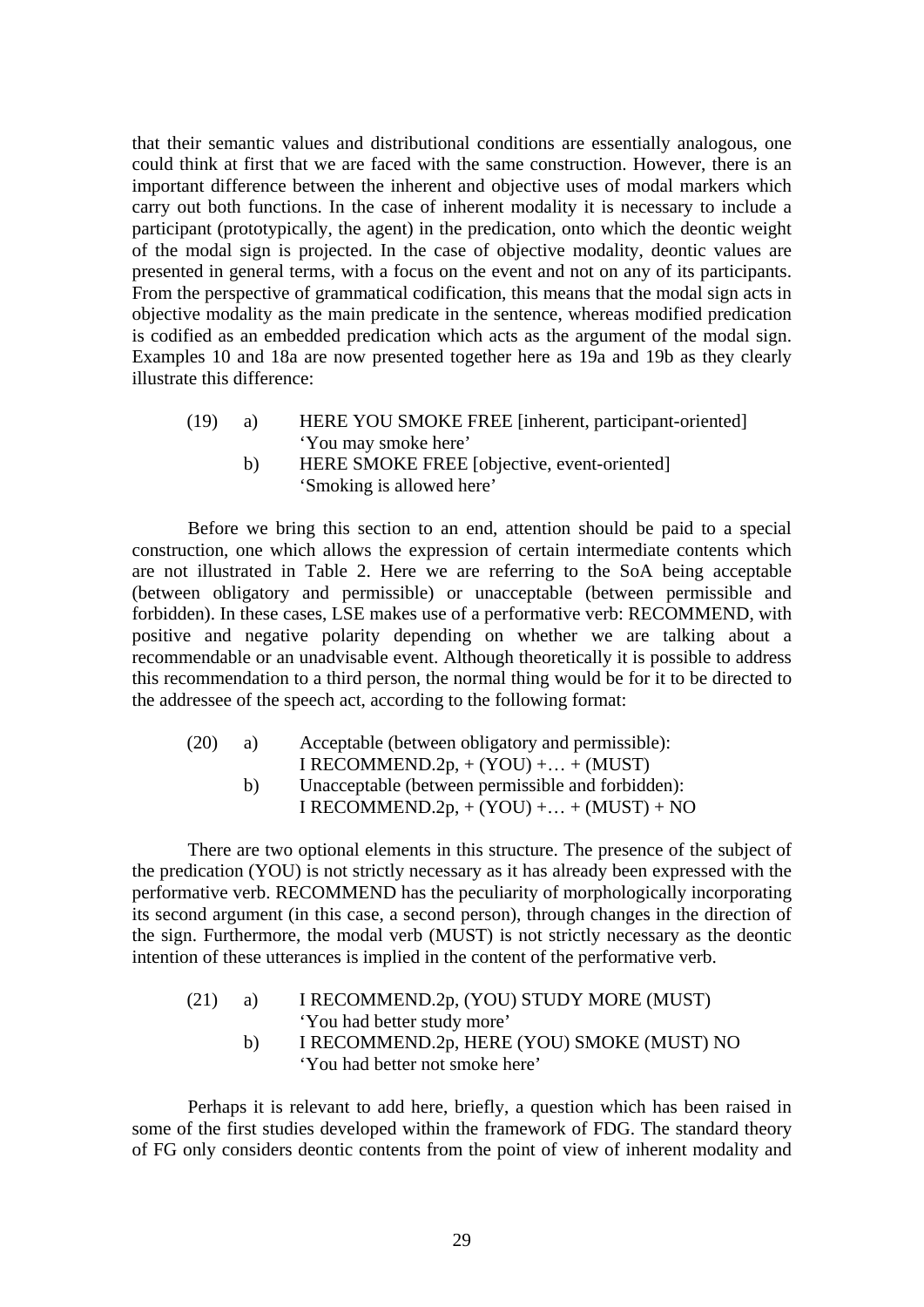objective modality, but not from that of epistemic modality. In contrast to this, Verstraete (2004) proposed the inclusion of a subjective deontic modality, used to account for those cases in which the speaker, in some way, assumes responsibility for establishing or applying the reference norm. Although this debate requires more detailed study, we can advance the fact that the data which we have at our disposal about LSE do not confirm Verstraete's approach. As can be seen in examples 21a and 21b, the assessment of a SoA as acceptable or unacceptable in LSE requires the direct involvement of the speaker in the form of a specific speech act ("recommendation"). This speech act is involved in the layer of utterances (layer 4). The deontic content could be implied or it could make itself explicit through a modal verb which affects the predicate and a participant (layer 1). However, units which affect the proposition (layer 3) do not come into play, the proposition being the scope of subjective epistemic modality and also of that possible subjective deontic modality. For all these reasons, our provisional conclusion is that, at least in LSE, one cannot talk about the existence of a subjective deontic modality, and cases which could apparently be thought to reflect its existence are really reflecting a combination of inherent modality and certain illocutive features of utterances.

## **5.2** Epistemic scale

Parallel to what happens in the deontic domain, the semantic values of objective epistemic modality can be said to form a scale, which in LSE corresponds basically to the Table 3:

| Certain     | Very Probable | Probable/Possible | Improbable   | Impossible        |
|-------------|---------------|-------------------|--------------|-------------------|
| <b>SURE</b> | <b>ALMOST</b> | <b>CAN</b>        | <b>DOUBT</b> | <b>IMPOSSIBLE</b> |
|             | <b>SURE</b>   |                   |              |                   |

*Table 3: epistemic scale in LSE* 

 This scale shows a range beginning with what is certain and ending with what is impossible. The signs which are situated at the two extremes (SURE and IMPOSSIBLE) have well-defined values. In contrast, the middle signs are of a vaguer nature. Indeed, the commonly used verb sign CAN, when adopting an epistemic value, covers the area which includes what is probable and what is possible. The sign DOUBT (which depending on its context could be interpreted as a noun or as a verb) shows that the SoA is assessed as improbable. In order to express values which are close to the two extremes, but with a slightly different meaning, the corresponding modal signs are modified by an adverb which could be translated as ALMOST. This in turn gives rise to ALMOST SURE for those predications which are assessed as very probable. Although we have not considered it necessary to include ALMOST IMPOSSIBLE in table 3, it is used for very improbable predications. It is relevant to state that ALMOST acts in other contexts as a noun, with the meaning of 'danger'. All evidence points to the idea that this nominal meaning is the original one, whereas its adverbial content is a result of a later semantic expansion. Let us now look how these modal markers are used: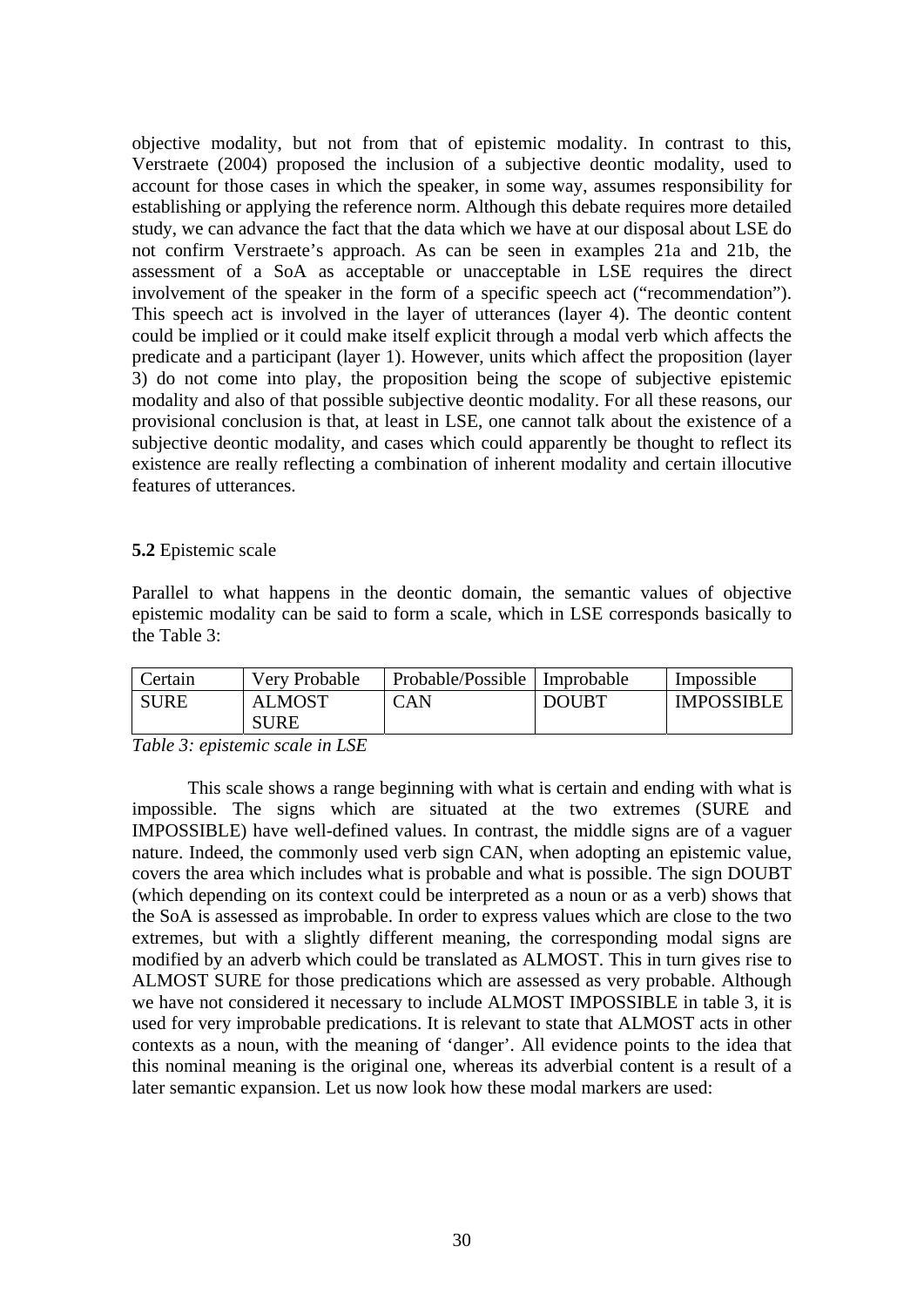| (22) | a)              | <b>TOMORROW RAIN SURE</b>                            |
|------|-----------------|------------------------------------------------------|
|      |                 | 'It is sure that it will rain tomorrow'              |
|      | b)              | TOMORROW RAIN ALMOST SURE                            |
|      |                 | 'It is very probable that it will rain tomorrow'     |
|      | $\mathcal{C}$ ) | TOMORROW RAIN CAN                                    |
|      |                 | 'It is possible/probable that it will rain tomorrow' |
|      |                 | 'It may rain tomorrow'                               |
|      | d)              | <b>TOMORROW RAIN DOUBT</b>                           |
|      |                 | 'It is improbable that it will rain tomorrow'        |
|      | e               | TOMORROW RAIN IMPOSSIBLE                             |

'It is impossible that it will rain tomorrow'

 This analysis brings to light the parallelism between deontic and epistemic modality in the field of predication. In both cases modal signs belong to different parts of speech (noun, adjective, and verb) which tend to be placed at the end of utterances. From the perspective of grammatical codification, the modal sign acts as the main predicate,<sup>10</sup> whereas the modified predication is an embedded predication which acts as the argument of the modal sign.

 Having said this, it is important to point out that these epistemic signs offer different features which deserve some further elaboration. To be precise, the sign SURE, just like in its oral language counterpart [Spanish: *seguro*], also has a non-modal use meaning 'safe'. This non-modal use is usually characterised by the multiple repetition of this sign, as the following example illustrates:

(23) CAR MINE SURE++ NO 'My car is not safe'

 However, this repetition has not been observed in the modal use of SURE. This fact contrasts strongly with the data offered by Wilcox  $\&$  Wilcox (1995) and Shaffer (2004) for ASL. In the latter, repetition is a characteristic feature of several signs with epistemic value, in contrast to their deontic or non-modal uses. Discrepancies between LSE and ASL in this field show that ways of expressing modality in SLs are not universal, but language-specific.

 The fact that ASL and LSE do not have similar forms of expression does not mean that one cannot find certain semantic processes in LSE, such as metaphorisation, which have been widely recorded in other SLs. They definitely exist in LSE, although with their own particular development. We have already alluded to this when referring to the adverb ALMOST (originally a noun meaning 'danger'), and other even more obvious examples could also be given. Thus the sign DOUBT is the same sign employed to designate a typical dessert which in English is sometimes called *cream caramel* [Spanish: *flan*]. It is plausible to assume that this sign has acquired a modal value following its use as a visual metaphor. This dessert has a gelatinous texture which produces a typical movement (a quiver) on the dish. From a cognitive point of view, it is easy for this sign to be converted into one representing insecurity and instability; indeed, doubt.

 Another fact which should be mentioned is that the sign IMPOSSIBLE and its counterpart in the deontic field, FORBIDDEN, are very similar. The only difference between the two is a slight change in the configuration of the hands. This suggests that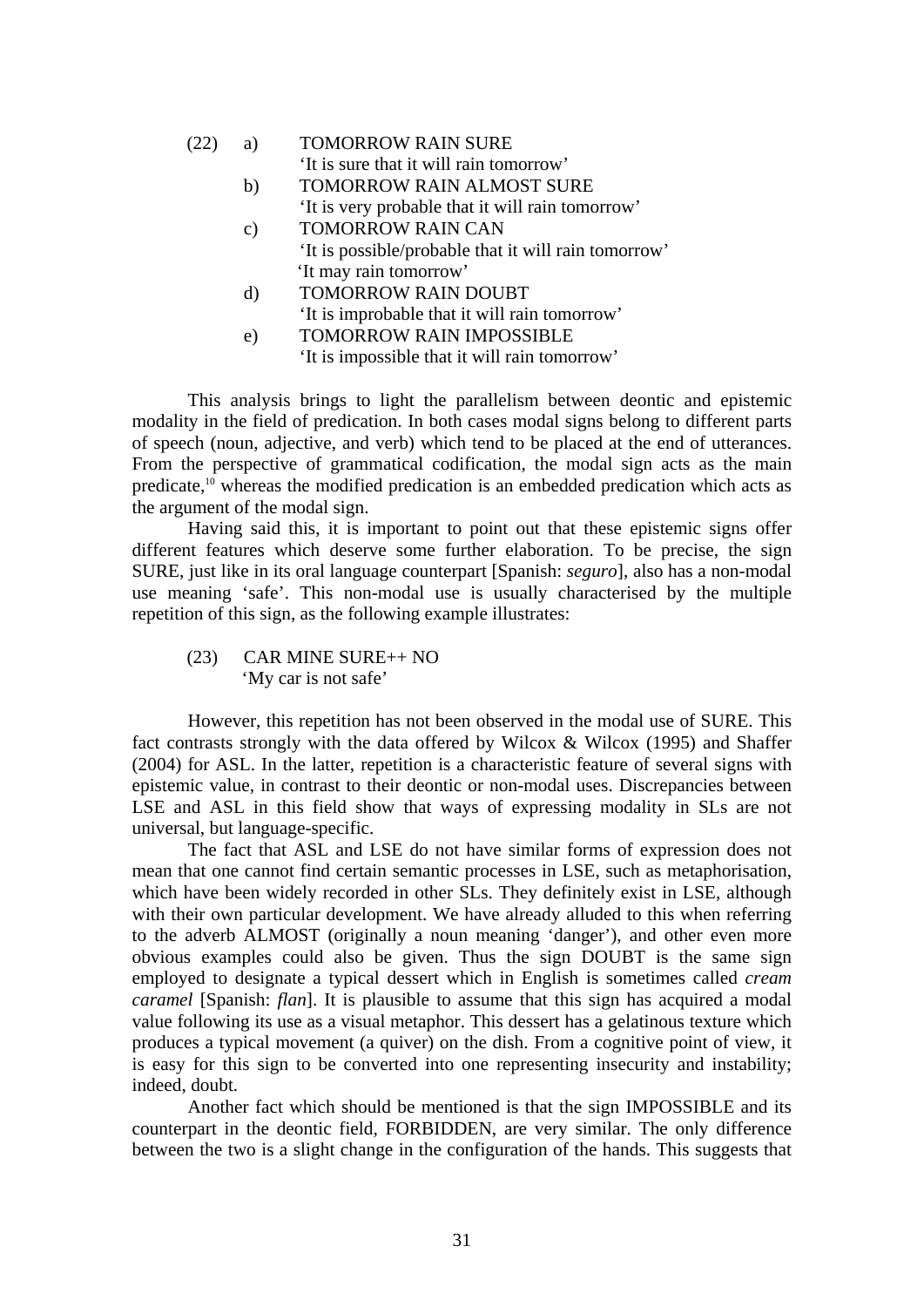the two signs are closely related, and may even have a common origin, both probably being related to/derived from the sign NO, which expresses negative polarity in a regular way.11 Unfortunately, a lack of data (especially from a diachronic perspective) does not allow us to go deeper into these questions.

 As for the verb CAN, its use as a marker of permission has already been analysed in section 4.4. Indeed, it is a sign which can adopt both a deontic and an epistemic value. Until now, it is the only sign in LSE in which this semantic duality has been observed. Nevertheless, this semantic duality does not usually lead to ambiguity as one can appreciate a clear distributional difference between both domains. CAN acts as a deontic sign of permission only within the area of inherent or participant-oriented modality. However, when it acts as a sign of objective, event-oriented modality, its semantic content is of an epistemic nature, indicating possibility or probability. Nonetheless, CAN never expresses permission from the perspective of objective modal content integrated on the deontic scale. This type of modal content is expressed using the sign FREE, as already stated in section 5.1.

 Finally there is no incompatibility between the two forms of expression of objective modality: deontic and epistemic. As a result of this, both can appear in the same utterance. What takes place in that case is that the deontic sign is placed closer to the (verbal or non-verbal) predicate, while the epistemic sign is placed at the end, normally separated by a pause which is identified in glosses as a comma. This is illustrated in the following example:

## (24) HERE SMOKE FREE, SURE 'It is sure that smoking is allowed here'

 This phenomenon seems easy to explain if one bears in mind that modern linguistics, at least since Bybee (1985), has stated that deontic contents are more basic than epistemic ones, a fact which usually goes hand in hand with several formal consequences. In this case, the deontic sign is placed nearer to the lexical predicate on which it is acting. The epistemic constituent, on the other hand, is not only placed further from this predicate, but is also isolated by a prosodic pause, clear proof that it is marked with the pragmatic function Tail. All this confirms that the constituent with epistemic value is more external to the utterance than the constituent with deontic value. In our opinion, this should be understood as yet further proof of the essential grammatical congruity between LSE and OLs, going beyond their different articulatory procedures.

## **6 Epistemological modality**

FG designates the complex set of attitudinal contents which play a role in the area of proposition (layer 3) with the somewhat infelicitous name of *epistemological modality*.<sup>12</sup> Roughly speaking, this corresponds to what other theoretical perspectives call speaker-oriented modality. Within this scope, Dik (1989: 252ff) includes subjective epistemic modality, speaker's subjective volition and evidentiality.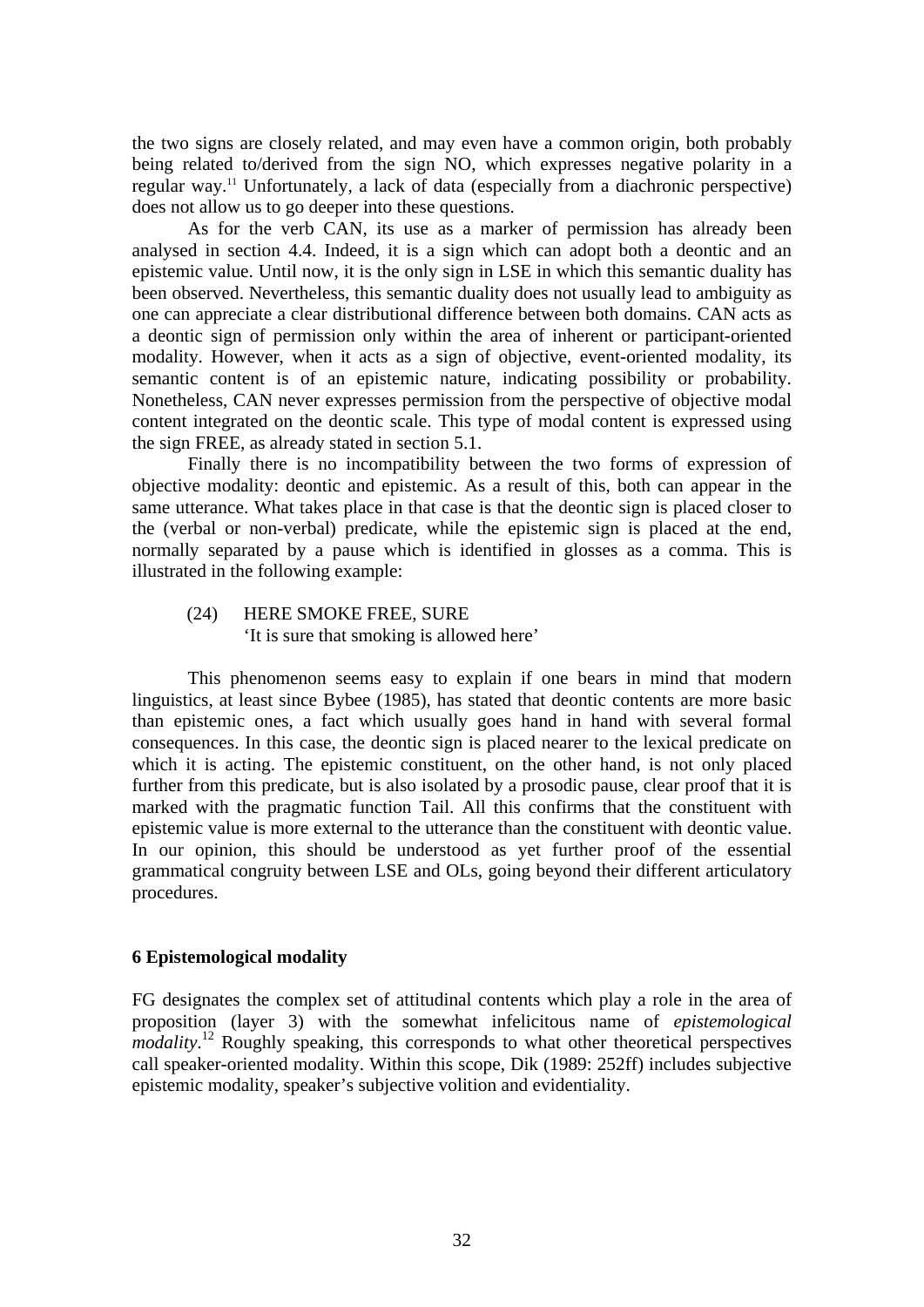## **6.1** Subjective epistemic modality

Subjective epistemic modality, just like objective epistemic modality, allows the expression of an assessment in terms of different degrees of certainty or probability. The difference is that in this case, what is being assessed is not the actuality of a SoA, but the veracity of a proposition. Furthermore, the determining factor of assessment is now the speaker's own attitude, in terms of his/her certainty or opinion. Indeed, this subjective epistemic modality allows the speaker to modulate his/her level of commitment with the propositional content of their utterance. This type of modality is shown in table 4:

| Certainty (strong)            | Probability, belief | Possibility, improbability |
|-------------------------------|---------------------|----------------------------|
| commitment with regard to     |                     | (weak commitment with      |
| the truth of the proposition) |                     | regard to the truth of the |
|                               |                     | proposition)               |
| <b>SURE</b>                   | THINK, OPINION MINE | <b>DOUBT, PERHAPS</b>      |
|                               |                     |                            |

*Table 4: subjective epistemic modality in LSE* 

 Again we find some markers which were also used in the expression of objective epistemic modality: SURE and DOUBT. Nevertheless, their grammatical behaviour is now clearly different because these signs should be preceded by the first person pronoun, which refers directly to the speaker. This is also valid for the sign THINK, and leads to the conclusion that, in these contexts, the sign DOUBT should be interpreted as a verb and not a noun. The nominal constituent OPINION MINE ('my opinion'), SURE and THINK are placed in an unmarked way immediately before the modalised proposition. This distinguishes them clearly from inherent and objective markers, which are systematically situated in a later position. Furthermore, there is complete compatibility, in the same utterance, of subjective modality with other modal contents (cf. 21a-d). The only markers of subjective modality which tend to stay in a final position are PERHAPS and DOUBT.

| (25) | a) | I SURE, HERE SMOKE FREE                                 |
|------|----|---------------------------------------------------------|
|      |    | 'I am sure that smoking is allowed here'                |
|      | b) | I THINK, TOMORROW RAIN CAN                              |
|      |    | 'I think it is possible/probable it will rain tomorrow' |
|      | C) | OPINION MINE, YOU STUDY MORE MUST                       |
|      |    | 'In my opinion, you must study more'                    |
|      | d) | HERE SMOKE FREE, I DOUBT                                |
|      |    | 'I do not think that smoking is allowed here'           |
|      | e) | CAR MINE SURE++ NO, PERHAPS                             |
|      |    | 'Perhaps my car is not safe'                            |

 Apart form these unmarked options, LSE can express subjective epistemic modality through an alternative procedure. As already stated (cf. Herrero & Salazar 2005: 290ff), LSE frequently uses what can be called *question-answer constructions*. The utterance is codified as a microdialogue made up of a question, a brief prosodic pause, and an answer. Our hypothesis is that this construction serves as a procedure to identify the constitutent with the pragmatic function Focus, which corresponds to the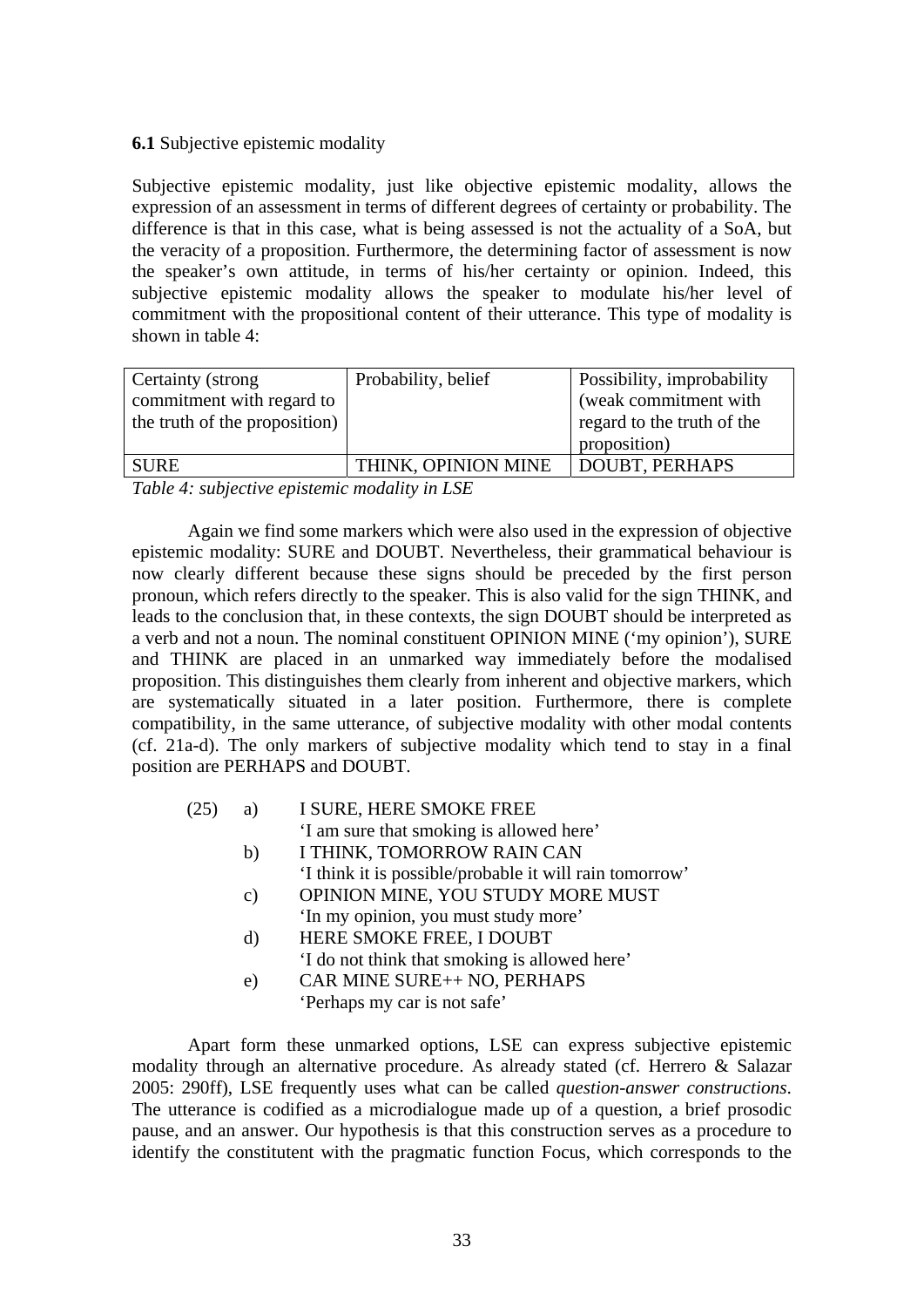last component of the microdialogue. Still, it is surprising that the first part of the utterance frequently adopts the form of a wh-question, and the interrogative element used systematically in these cases is the raising of the eyebrows, the corresponding facial sign of yes/no questions. This non-manual component is obligatory in the articulation of the last sign of the question, which does not necessarily have to be the interrogative pronoun, as the latter only appears optionally (cf. 26c):

# (26) a) I THINK  $\overline{WHAT}_{y/n}$ , FATHER YOURS SAD 'I think that your father is sad'

- b) OPINION MINE WHICH<sub>V/n</sub>, LONDON CITY WONDERFUL 'My opinion is that London is a wonderful city'
- c) OPINION  $\underline{MINE}_{y/n}$ , TOMORROW BROTHER MINE COME 'My opinion is that tomorrow my brother will come'

 In the previous examples it is the proposition which carries the pragmatic function Focus. There is also the possibility of assigning this pragmatic function to the modal component of the utterance. In order to do this, the proposition must appear at the beginning and necessarily includes the raising of the eyebrows. The manual sign YES-NO, which identifies a yes/no question in LSE, is facultative. The modal constituent is placed at the end of the utterance, as the answer to the preceding question:

## (27) a) HERE SMOKE FREE YES-NO<sub>V/n</sub>, I DOUBT 'I do not think that smoking is allowed here' b) TOMORROW  $RAIN_{V/n}$ , PERHAPS 'Perhaps it will rain tomorrow'

 Finally, let us briefly mention that here certain metaphorical processes have taken place, which up to a point are analogous to those observed in other SLs. In section 5.2 we already commented on the sign DOUBT, whose metaphorical origin in our opinion is quite clear. In addition, both THINK and OPINION are articulated at the height of the head, indicating that both signs refer to mental processes. Finally, the sign PERHAPS is articulated in a similar way to the adversative sign BUT. Only slight differences in non-manual components (speed of movement and facial expression) are perceived, which suggests that both signs could be connected etymologically. Thus it is plausible to think that the modal content of PERHAPS is not primarily related with the very mental process (opinion, belief), but with the existing **contrast** in the fact that the speaker utters a proposition and at the same time refuses a strong commitment to the truth of its content.

# **6.2.** Speaker's subjective volition

We have already analysed volition as one of the semantic domains characteristic of inherent modality (cf. 4.2). This volition takes place when it is transmitted that an entity (which could eventually coincide with the speaker, cf. examples 4 and 5) wishes to participate in a certain SoA. In the field of epistemological modality we find what could be called *speaker's subjective volition*. Through this subjective volition the speaker expresses his/her desire or hope that a certain propositional content will come true. In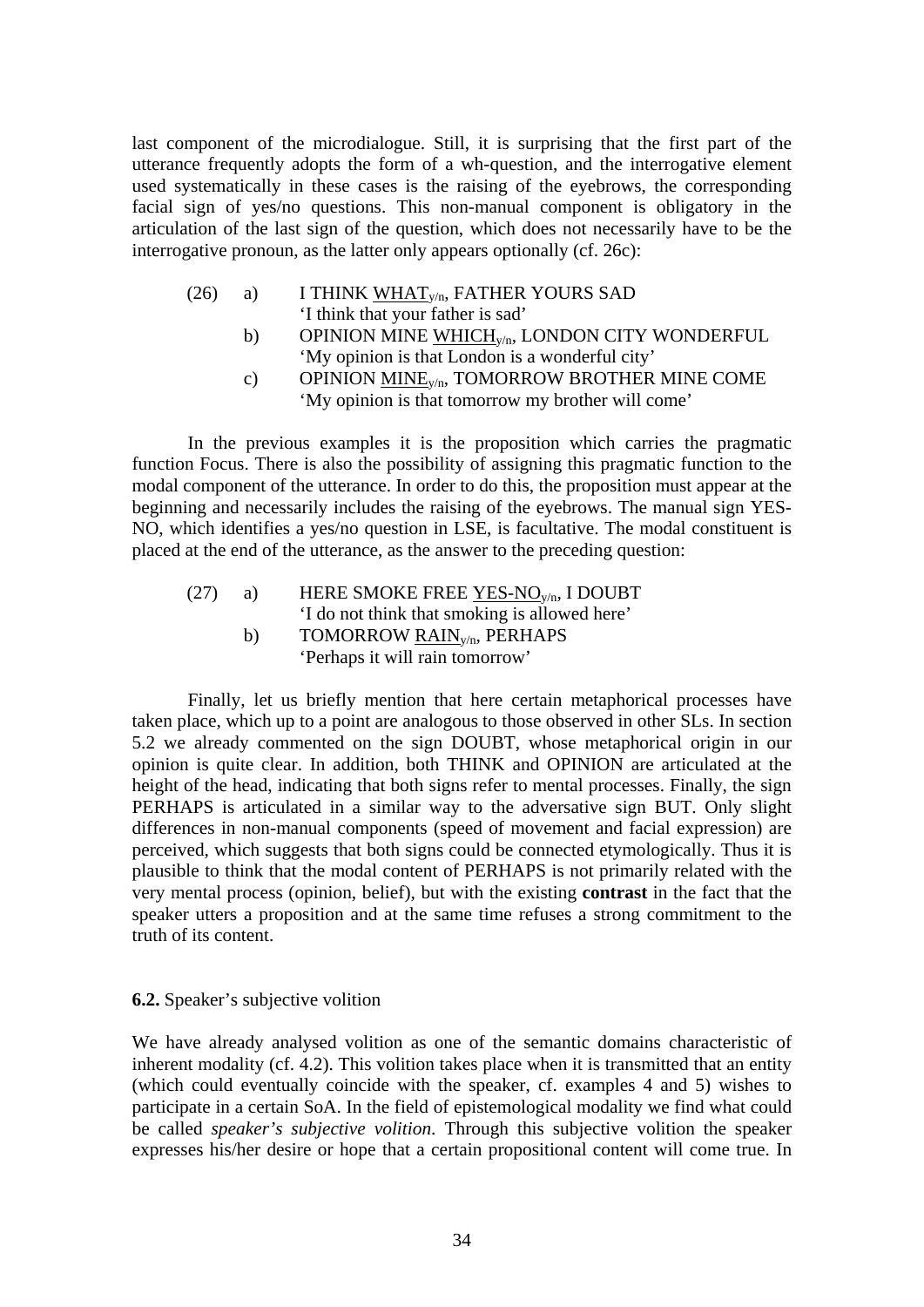order to avoid confusing both types of volition at times the latter has been called *boulomaic modality* (cf. Hengeveld 1989:15; Kiefer 1998:593).

 In LSE subjective volition is expressed basically with two signs: WISH and LUCK. Both may be considered modal adverbs, just like their Spanish counterpart *ojalá*. 13 However, LUCK is also used as a noun, probably its original use. The difference in use between the two signs lies in the fact that WISH is a general marker of wishing and is, thus, valid in all contexts. On the other hand, LUCK only appears when the predicate of the preposition has the feature [+Control] and, consequently, includes a participant with the feature [+Animate]. This would explain why 28a is unacceptable in LSE, whereas 29a offers no problem:

| (28) | a) | *TOMORROW RAIN, LUCK       |
|------|----|----------------------------|
|      | b) | TOMORROW RAIN, WISH        |
|      |    | 'I hope it rains tomorrow' |
| (29) | a) | YOU EXAM PASS, LUCK        |
|      | b) | YOU EXAM PASS, WISH        |
|      |    | 'I hope you pass the exam' |

#### **6.3** Evidentiality

In the standard theory of FG (Hengeveld 1989:14ff) modality includes evidentiality, which is argued to come in three fundamental types: inferential, quotative and experiential.<sup>14</sup> This seems to be in agreement with Palmer's (1986) views on modality. Nevertheless, one must admit that nowadays many specialists consider evidentiality to be an autonomous category quite unconnected to modality. Hengeveld & Mackenzie (2008: 153ff) continue to uphold that there are evidential contents within the general category of modality, but with substantial modifications as compared to the FG standard version.

 In many OLs it is obligatory to express evidentiality, which is organised in morphological systems, at times of considerable complexity (cf. Chafe & Nichols 1986; Willett 1988). LSE lacks an evidential system, which means that the expression of this type of content is always of a facultative character. In fact, at least at this stage of our research, everything seems to point to the idea that this constitutes a relatively marginal domain in LSE. The data elicited show that some lexical units are able to adopt an evidential function: SAY (quotative), SMELL (inferential, used metaphorically), SEE (experiential), etc. But this is probably common in any language (spoken or signed), and, in LSE, these evidential uses are really quite infrequent in everyday discourse:<sup>15</sup>

| (30) | a) | PERSON++ SAY, LONDON CITY WONDERFUL          |
|------|----|----------------------------------------------|
|      |    | 'People say that London is a wonderful city' |
|      | b) | I SMELL, LONDON CITY WONDERFUL               |
|      |    | 'I infer that London is a wonderful city'    |
|      | C) | I SEE <sub>V/n</sub> , LONDON CITY WONDERFUL |
|      |    | 'I see that London is a wonderful city'      |

 Despite this, there are other signs which in a way offer a meaning which is to be found on a middle ground between subjective epistemic modality and inferential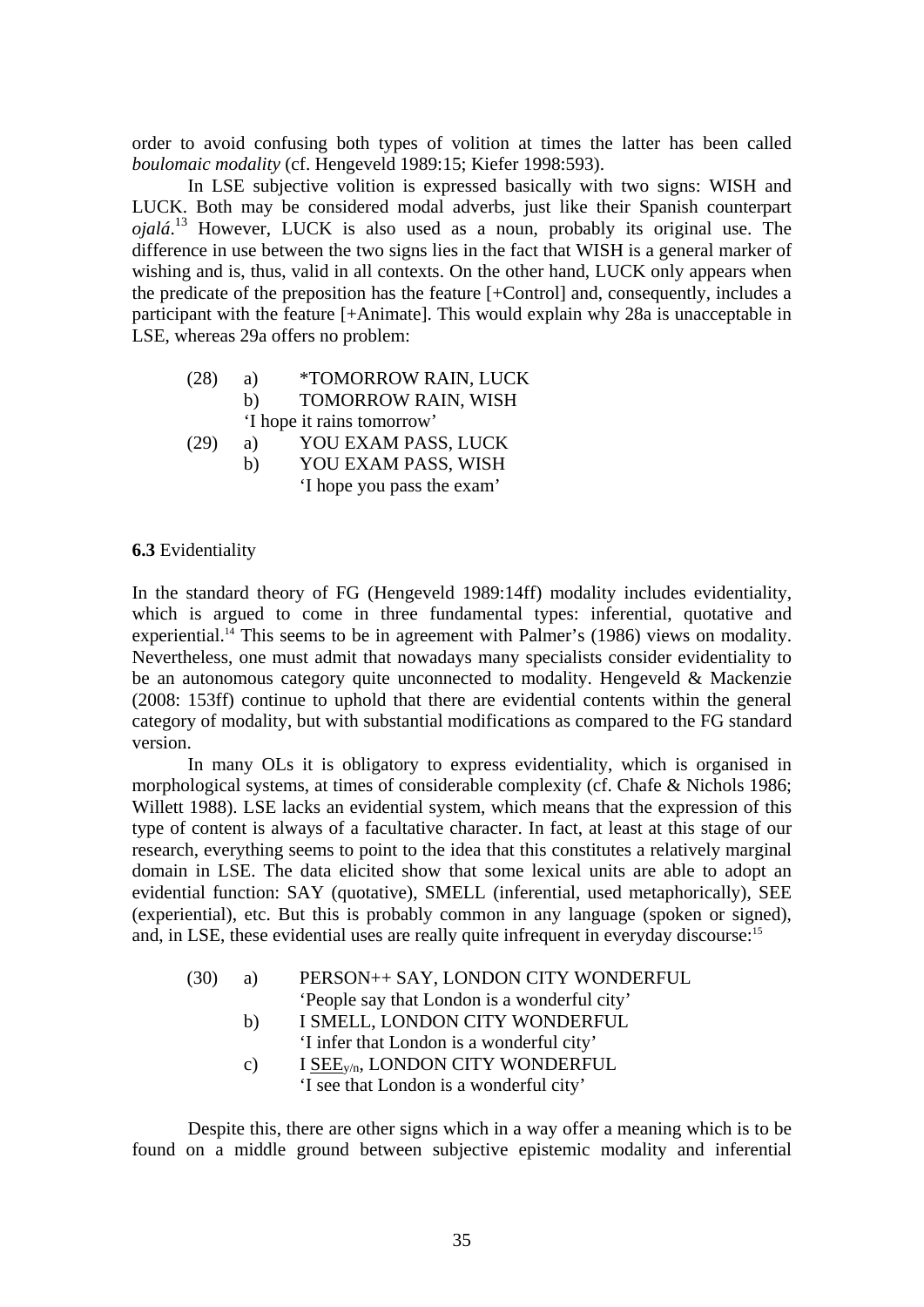evidentiality. This is due to the fact that they express a subjective certainty or possibility obtained in an inferential way. This ties in with the data from certain OLs in which subjective epistemic modality and inferential evidentiality constitute a single paradigm (cf. Hengeveld & Mackenzie 2008:155). It also supports the idea defended by Van der Auwera & Plungian (1998:85f), who argue that, although evidentiality does not belong to the general category of modality, inferential evidentiality is an **overlap category** which is situated between evidentiality and epistemic modality. Among the signs that make up this group, OBVIOUS and CLEAR express subjective certainty (strong commitment), whereas SUPPOSE, IMAGINE and SEEM express subjective possibility (weak commitment). As is shown in 31 and 32, these signs are compatible with markers of objective modality, which confirms that their scope is the proposition:

- (31) a) TOMORROW RAIN IMPOSSIBLE, OBVIOUS 'Obviously, it is impossible that it will rain tomorrow' b) TOMORROW RAIN IMPOSSIBLE, CLEAR
	- 'Clearly, it is impossible that it will rain tomorrow'
- (32) a) BROTHER MINE EXAM PASS CAN, SEEM 'It seems that my brother may pass the exam'
	- b) I IMAGINE, BROTHER MINE EXAM PASS CAN 'I suppose that my brother may pass the exam'
	- c) I SUPPOSE WHAT $_{V/n}$ , BROTHER MINE EXAM PASS CAN 'I suppose that my brother may pass the exam'

 SUPPOSE and IMAGINE are placed before the proposition, preceded by the first person pronoun. This suggests that in these cases they keep their status as transitive verbs, whose two arguments are the speaker and the proposition. The possibility of adopting a question-answer construction (cf. 32c) is a clear indication in favour of this hypothesis. In contrast, SEEM, OBVIOUS and CLEAR are not accompanied by any personal pronoun. Furthermore, they are normally placed at the end of the utterance, separated from the proposition by a prosodic pause. This makes it no easy task to classify them within the system of parts of speech. There are at least two possibilities. On the one hand, it could be said that this modal use does not alter the original classification of such units. Therefore, SEEM should be considered a verb (specifically, a pseudotransitive verb, just like Spanish *parece*), whereas OBVIOUS and CLEAR would maintain their adjectival character. This idea implies recognising that such units act, at least formally, as predicates whose argument would be the modalised proposition. On the other hand, these units could be interpreted as modaliser Tails as functionally they should be recognised essentially as adverbs. In our opinion, these two interpretations are not incompatible as they shed light on two diachronic states within a slow process of grammaticalisation. What remains to be solved is to what extent this process of grammaticalisation is found in LSE, and whether it has already produced a change in the categorisation of the constituents with a modal content.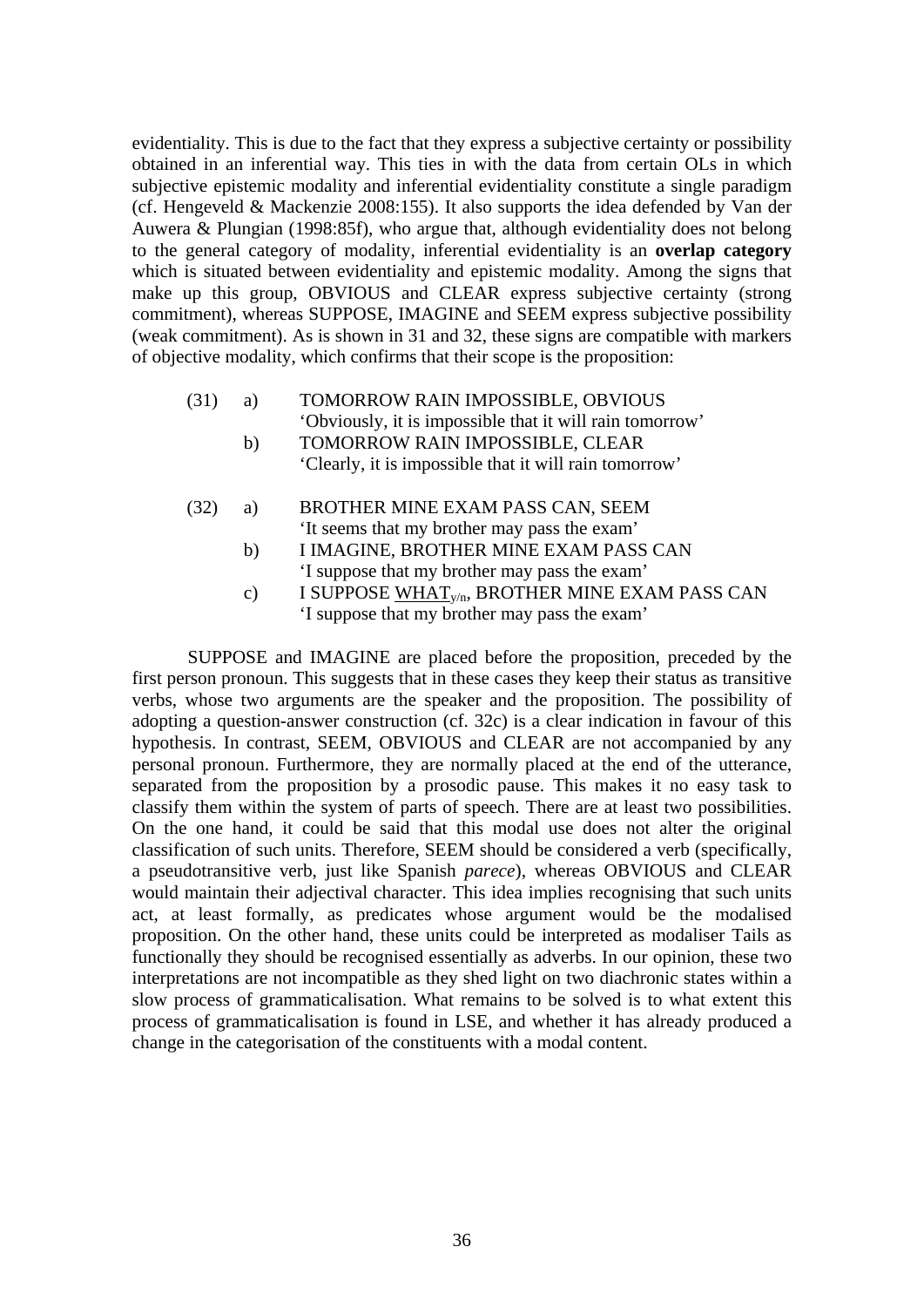#### **7 Conclusions**

As is well known, modality is a very complex grammatical category which is the object of an intense debate in present-day linguistic theory. However, research into modality in SLs of deaf communities is a field which has not yet been thoroughly explored. In order to make progress in this line of research, we have in this paper endeavoured to offer an analysis of modality in LSE. We have taken as a theoretical framework the standard version of Dik's FG. We believe that the results obtained are promising. They confirm that the theoretical perspective adopted reveals a high level of explanatory power when expressing modality in LSE. In particular, the distinction made in this model between inherent, objective and epistemological modality constitutes a more refined analytical tool than others that are frequently used in the literature on this subject (such as the binary opposition between agent-oriented vs. speaker-oriented modality).

 Previous studies on modality in SLs (Brito, 1990; Wilcox & Wilcox, 1995; Shaffer, 2004) have highlighted certain formal procedures which have an iconic or metaphorical origin: repetition, energetic movement, etc. Nonetheless, these procedures have, however, not been documented in LSE. On the other hand, this language does possess other procedures which, apparently, have not been found in BCSL or in ASL. Therefore, one could think that, although certain cross-linguistic tendencies may exist, iconicity and metaphor finally act upon grammatical codification in a language-specific way. Unquestionably, iconicity and metaphor play a relevant role in the grammatical configuration of modality in LSE, but it does so in terms which are equivalent to what occurs in OLs, which means that it does not constitute a specific feature. Other factors, such as the existence of suppletive negation for different modal verbs, are also not restricted to SLs.

 Another important question is the role carried out by the non-manual components of modal signs. Indeed, Iglesias (2006) emphasises their importance. Nevertheless, we think that their grammatical relevance is far from being proved. It is true that several signs include non-manual elements such as mouthing (for instance: LAW), head movement (for instance: suppletive negatives), etc., but these appear as complementary elements of hand articulation. In LSE, modal contents are identified unequivocally only by the manual components of signs, and they are never expressed exclusively in a non-manual way.

 Probably the main conclusion of our research is that there is an essential grammatical congruity between LSE and OLs in the field of modality. Extremely significant features in LSE coincide with tendencies which are widely observed in OLs and, as a consequence, appear to be in complete accordance with our cross-linguistic knowledge about modality: the placing of modal markers in peripheral positions, the acknowledgement that the deontic contents are more basic than the epistemic ones, etc. Thus, the characterisation, in typological terms, of grammatical modality in LSE is not conditioned by the fact that it is a visually transmitted language. The only nuance which should be mentioned is related to the fact that the polyfunctionality of modal markers is noticeably less than what is usual in OLs (cf. Van der Auwera & Ammann 2005). Hence, only a few modal signs operate on more than one structural level and only CAN transmits, under different contextual conditions, several semantic contents: dynamic, deontic, and epistemic. However, we believe that this fact does not detract from the congruity just mentioned. The low level of polyfunctionality could be explained as a strategy destined to safeguard the communicative efficiency of modal signs. As has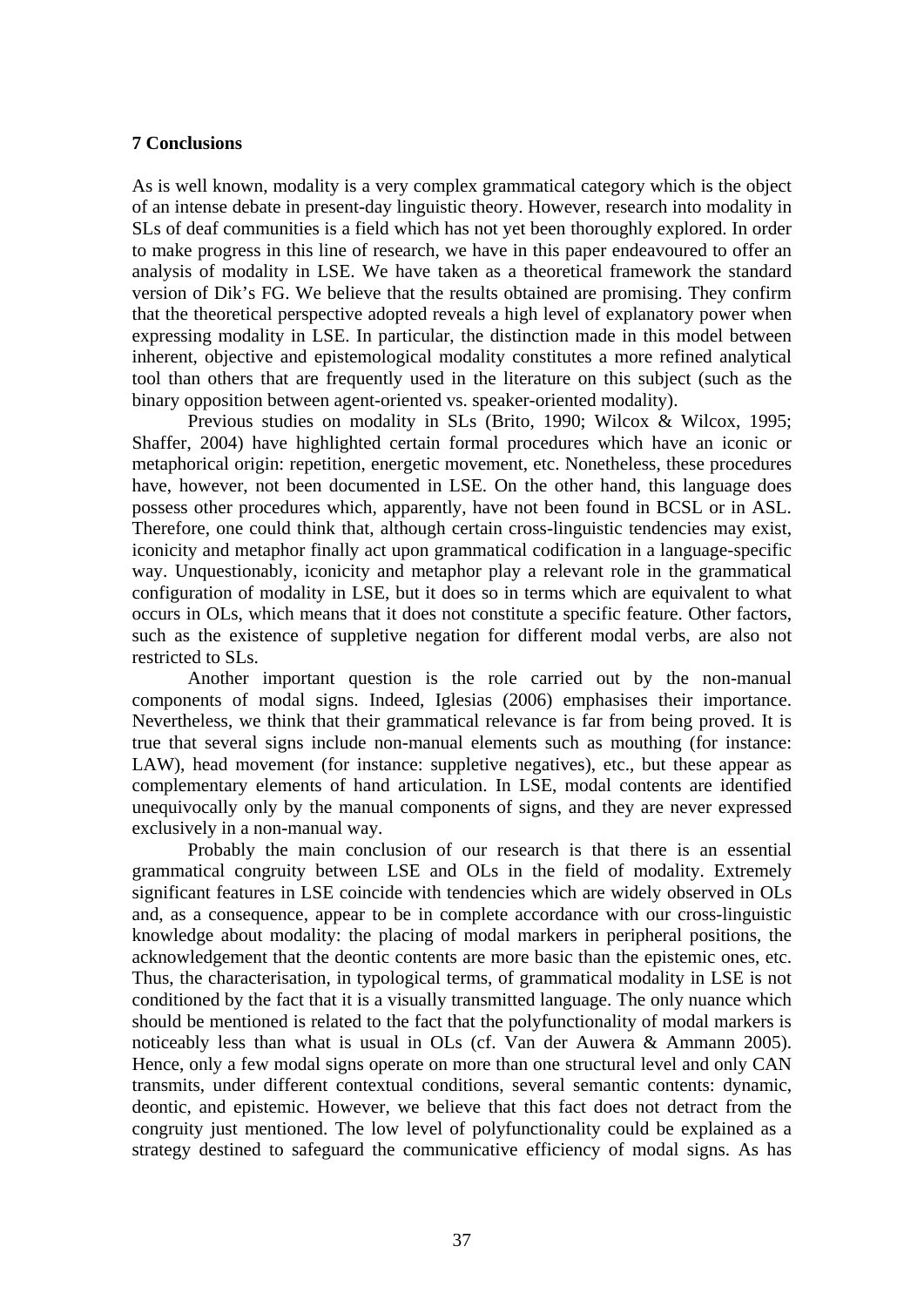been stated, the expression of modality in LSE rests practically exclusively on a wide group of signs which could be classified as lexical units, belonging to different parts of speech: verbs, nouns, adjectives, and adverbs. It is completely lacking in morphological operators (for example, verbal mood, clitics, etc.), which in many languages act concomitantly. It seems plausible to think that, under such conditions, a high level of polyfunctionality would have generated ambiguities which are not always easy to solve. The existence of a high level of functional specialisation avoids this risk and guarantees the modal markers' full communicative efficiency. Thanks to this, LSE is totally able to express the complex variety of modal contents, without showing any type of semantic deficiency.

## **Notes**

This paper is part of the research project HUM2005-03172/FILO, financed by the Spanish Ministry of Education. We thank Paula García Ramírez and Eroulla Demetriou for checking the English version of the text. As is customary in sign language research, glosses are represented in capital letters, except for some special signs: ++ (multiple repetitions); 2p (second person); neg (negation); y/n (non-manual component of yes-no questions, which is articulated simultaneously with the underlined sign). Numbers are represented using numerical digits.

1. Sandler and Lillo-Martin (2006:477-510) dedicate a long chapter to the typological implications of articulatory mode, which they call *physical modality* (cf. Sandler & Lillo-Martin 2006:478).

2. Most supporters of cognitive linguistics think that evidentiality is not a modal content even though it shares some elements with the latter. According to Kiefer (1998), factive utterances (in the sense given by Kiparsky & Kiparsky 1971) do not belong to modality. On the other hand, Palmer (1986:18) considers factivity to be a modal content due to the fact that it introduces a subjective, speaker-oriented component. Furthermore, it is expressed in many languages through a subjunctive which Givón (1994:304) called *super realis*. Dik (1989:205), on his part, includes polarity as a subtype of epistemic modality. Van der Auwera & Plungian (1998:80) consider that there is not only one correct form of defining modality and its types. The classification which they propose is based on the combination of two axes: on the one hand, one which establishes a basic opposition between possibility and necessity; on the other hand, between participantinternal and participant-external domains. Subsequently, semantic domains such as volition and evidentiality are excluded from the general category of modality (cf. Van der Auwera & Plungian 1998:82-86).

3. We could add Shaffer (2002), but it is only focused on the negative modal CAN'T in ASL.

4. At the end of each of these publications, there are sections dedicated specifically to this point. These are entitled, respectively, "Orientational Metaphors of the Modal System in BCSL" (Brito 1990), "Iconicity in ASL" (Wilcox & Wilcox 1995), and "Iconicity and information ordering" (Shaffer 2004).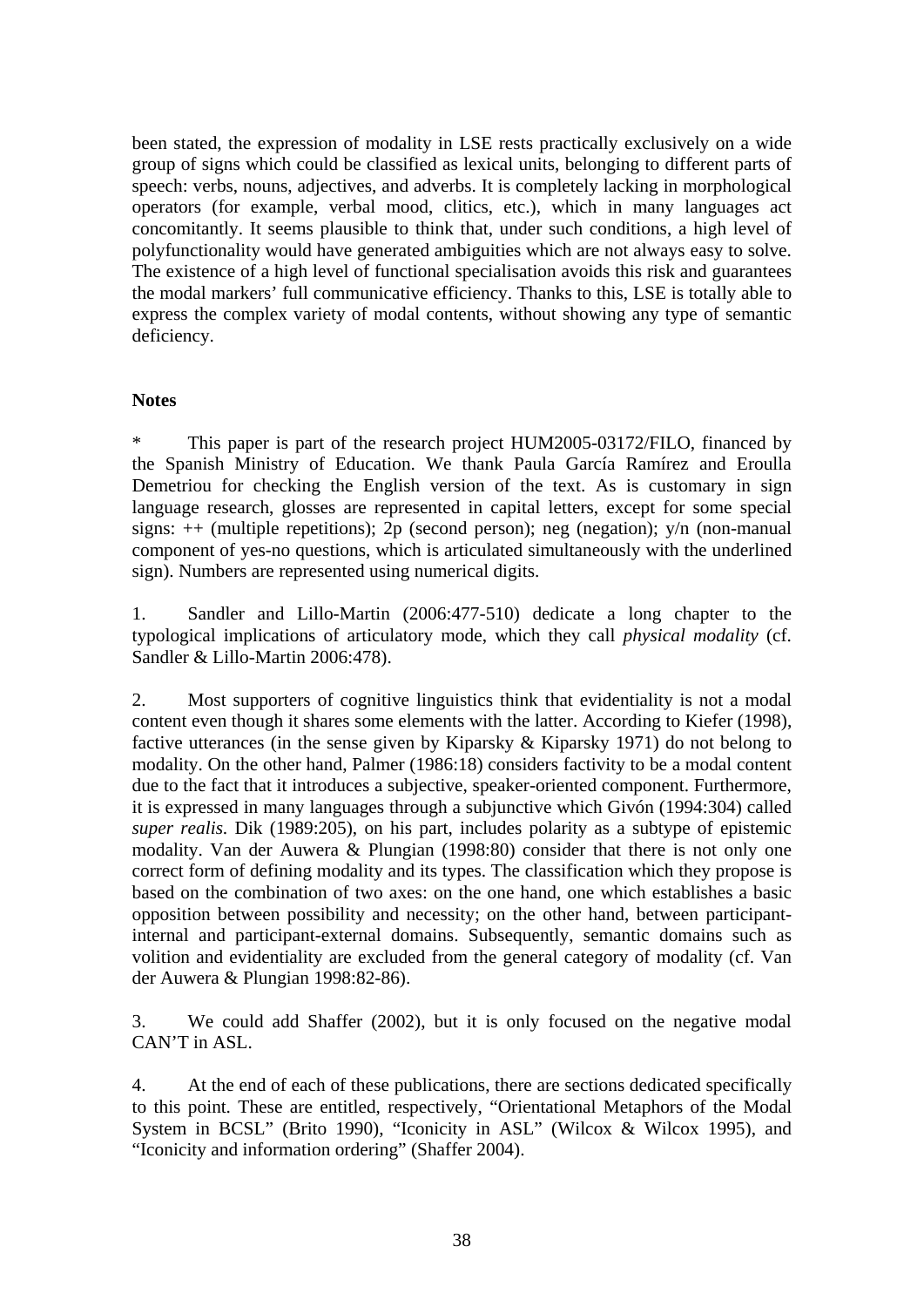5. In LSE, tense is expressed lexically at the beginning of the discourse. Therefore, the question of relative order in regards to the predicate only affects aspect and modality. One must also point out that despite this, some aspectual markers are not free morphemes but modifiers of the lexical root of the predicate.

6. It is necessary to observe that for the expression of SKILL there are at least two different signs, depending on dialectal variation. The standard sign is articulated on the head, but in Galicia (northwest Spain) another sign, articulated on the left hand, is used (cf. Iglesias 2006:182).

7. Through modifications in its configuration, the sign NEED, in its non-modal use, agrees with the numeral of the argument if this is less than 10. This is reflected in the gloss in example 8a.

8. Zeshan believed that there was only one verb with suppletive negation in LSE: HAVE. Such inaccuracy is explicable due to the scarcity of data available up to now in this field of LSE grammar. Nonetheless, LSE offers relatively few examples of suppletive negation, at least if it is compared with other SLs of European origin. In accordance with his own fieldwork, Zeshan (2005) points out that those languages with fewer irregular negatives are mainly to be found in Asia: one Pakistani variety of Indo-Pakistani Sign Language entirely lacks such forms; other varieties of this language have only one sign of suppletive negation with existential value.

9. Here, LAW does not refer to a 'legal text' – which in LSE is expressed using another sign – but a norm that is compulsory to fulfil, regardless of its origin (legal, religious, social, etc.).

10. Evidently, here we refer to a verbal predication when the modal sign is recognised as a verb (for example: CAN), whereas in all other examples we would be dealing with non-verbal predications (cf. Hengeveld 1992).

11. The signs NO and FORBIDDEN are also similar. The difference between these two is that NO is articulated only with the active hand (prototypically, the right hand), whereas FORBIDDEN is articulated with both hands which are moved symmetrically.

12. Other authors prefer *subjective modality* (cf. Verstraete 2004). The term *epistemological modality* is still used by Butler (2003:465ff), but it doesn't appear in Hengeveld & Mackenzie (2008).

13 One could add some remarks about dialectal variation of WISH. As far as we have been able to confirm, what we could consider to be the standard form of this sign (or, at least, its main form) coincides with the letter *J* in the Spanish dactylological (or fingerspelling) alphabet. This favours the idea that this sign in LSE has its origin in an initial adoption of the Spanish word *ojalá* through a dactylological channel. This sign is quite polysemous, as it expresses other contents which are probably the result of an analogous process. Thus, as well as 'wish' and 'j', it also means, at least, 'boss' and 'stupid'. One can only see through the context which is the meaning corresponding to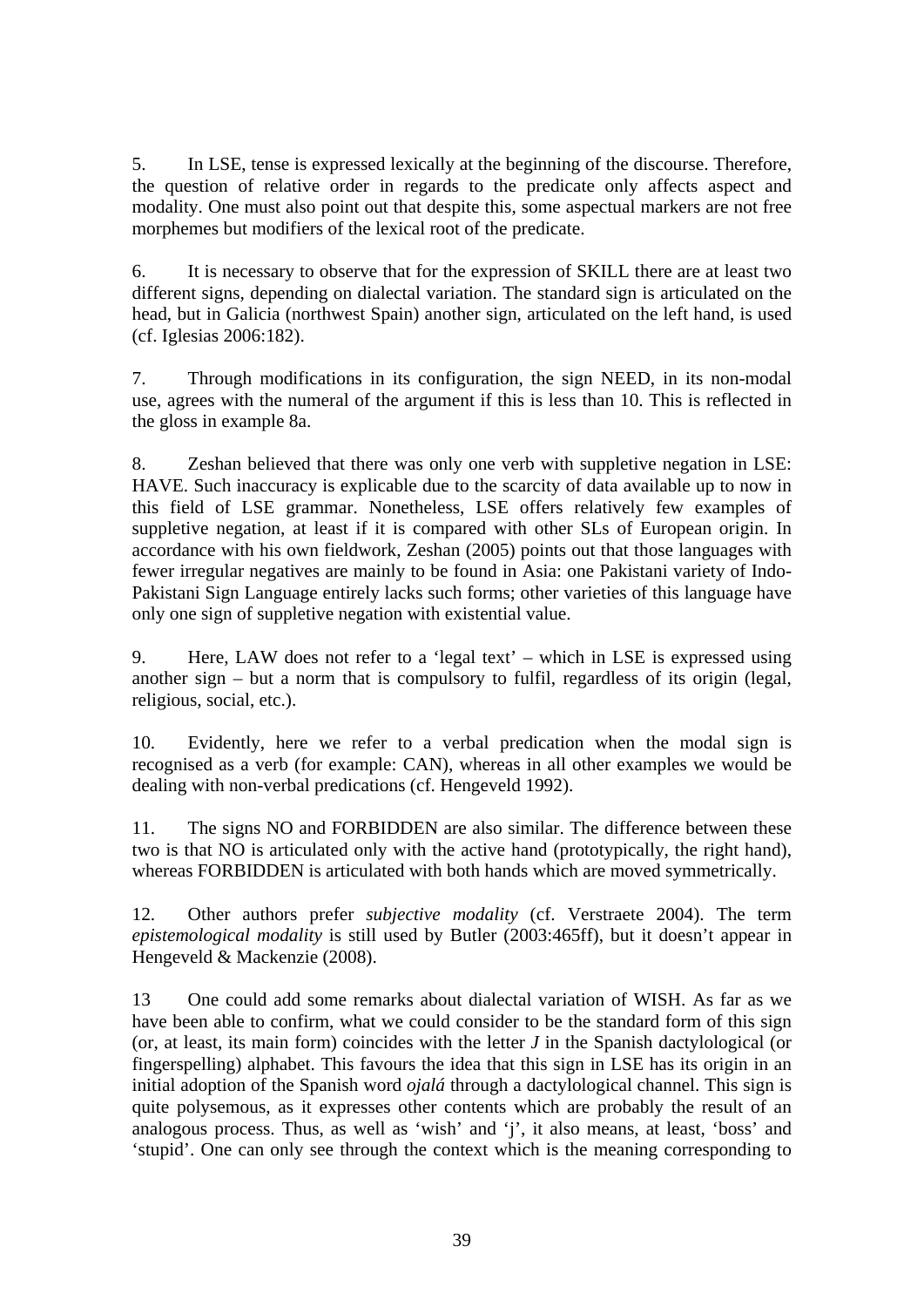this sign in each case and hence unravel possible ambiguities. For this reason, it is no surprise that a new sign has appeared which has the same modal value, which is not at all ambiguous. It is a totally different sign which is articulated at the height of the mouth. What is necessary is to confirm the areas of distribution of both forms through a detailed dialectal and sociolinguistic study which is still pending. Our observations, which are not conclusive, suggest that as yet this second form is only used by a minority in the Spanish deaf community. Nonetheless, it is already fully consolidated and, in fact, is the form of general use in some places (for instance, in Jaén, south Spain). This second sign appears to be a conjunction of another two signs: SAY and NEED. Therefore, and showing caution due to a lack of diachronic data, we present the hypothesis that this sign initially corresponded to the sequence *SAY NEED*, which could be interpreted as 'it is necessary to say'. From here it has probably evolved until acquiring its actual use as a marker of boulomaic modality.

14. García Velasco (2003:155) includes a fourth component of evidential content: prediction. However, it is necessary to state that prediction really forms a part of the inferential contents, of which it constitutes, at the most, a particular subtype.

15. Sentence 30c is also an example of question-answer construction.

#### **References**

- Brito, Lucinda Ferreiro. 1990. Epistemic, alethic, and deontic modalities in a Brazilian Sign Language. In Susan D. Fisher & Patricia Siple (eds.), *Theorietical Issues in Sign Language Research. Vol 1: Linguistics*, 229-259. Chicago & London: The University of Chicago Press.
- Butler, Christopher S. 2003. *Structure and Function: a Guide to Three Major Structural-Functional Theories. Part I: Approaches to the Simplex Clause*. Amsterdam/Philadelphia: John Benjamins.
- Bybee, Joan L. 1985. *Morphology*. Amsterdam: John Benjamins.
- Bybee, Joan L., Revere Perkins & William Pagliuca. 1994. *The Evolution of Grammar: Tense, Aspect, and Modality in the Languages of the World*. Chicago: University of Chicago Press.
- Bybee, Joan L. & Suzanne Fleischman. 1995. Modality in grammar and discourse. An introductory essay. In Joan Bybee & Suzanne Fleischman (eds.), *Modality in Grammar and Discourse*, 1-14. Amsterdam: John Benjamins.
- Chafe, Wallace J. & Johanna Nichols (eds.). 1986. *Evidentiality: The Linguistic Coding of Epistemology*. Norwood (NJ): Ablex.
- Dik, Simon C. 1989. *The Theory of Functional Grammar*. Dordrecht: Foris
- Dik, Simon C. 1997. *The Theory of Functional Grammar*. 2 vols. Ed. by Kees Hengeveld. Berlin: Mouton de Gruyter.  $1<sup>st</sup>$  volume is a revised edition of Dik (1989).
- Fillmore, Charles J. 1968. The Case for Case. In E. Bach & R. T. Harms (eds.), *Universals in Linguistic Theory*, 1-88. New York: Holt, Rinehart & Winston. 1970.
- Fischer, Susan D. & Bonnie Gough. 1978. Verbs in ASL. *Sign Language Studies* 18. 17-48.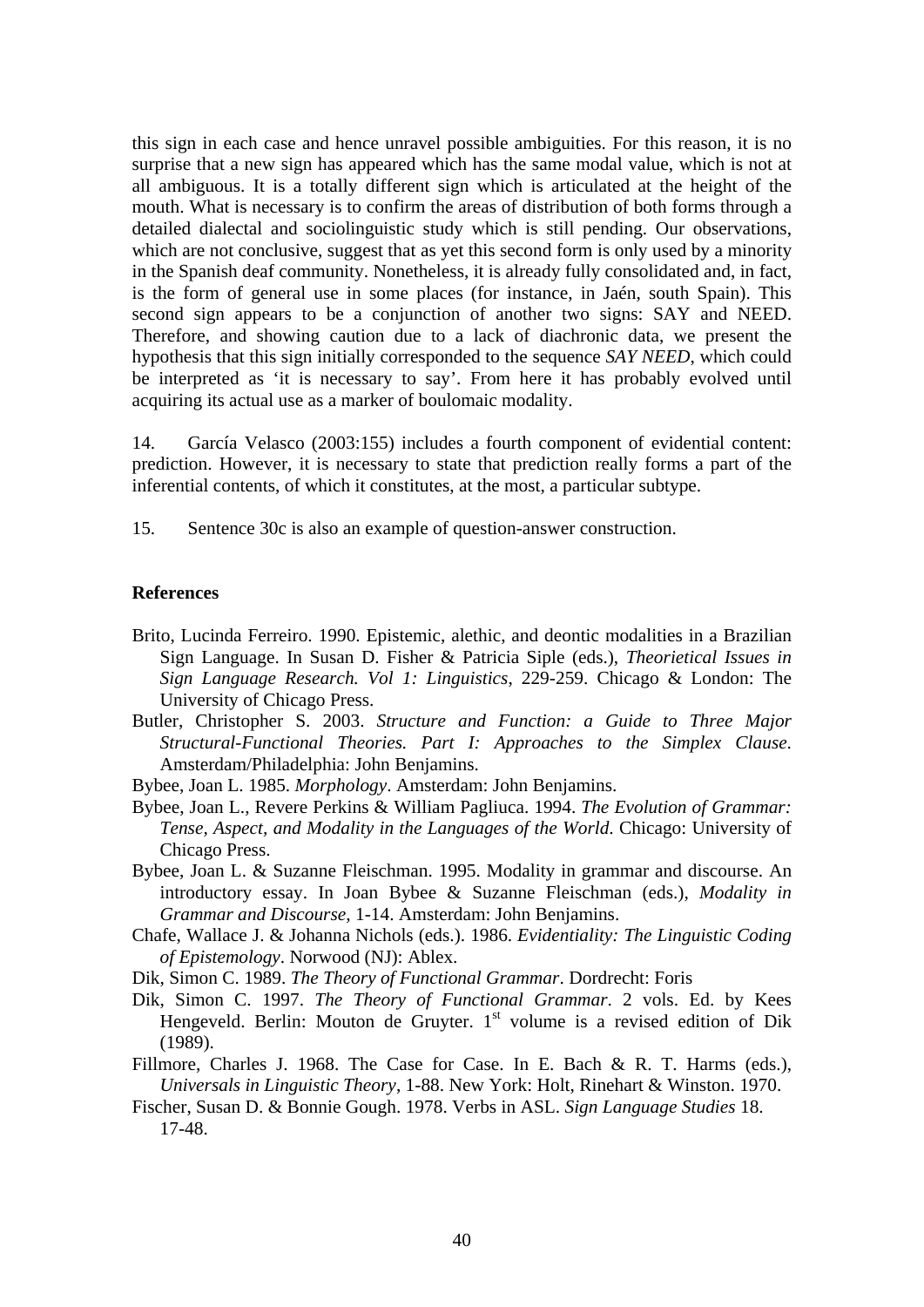- García Velasco, Daniel. 2003. *Funcionalismo y lingüística: la Gramática Funcional de S. C. Dik*. Oviedo: Universidad de OviedoGivón, Talmy. 1994. Irrealis and the subjunctive. *Studies in Language* 18. 265-337.
- Hengeveld, Kees. 1987. Clause structure and modality in Functional Grammar. In Johan Van der Auwera & Louis Goossens (eds.), *Ins and Outs of the Predication*, 53-66. Dordrecht: Foris.
- Hengeveld, Kees. 1988. Illocution, mood, and modality in a Functional Grammar of Spanish. *Journal of Semantics* 6. 227-269.
- Hengeveld, Kees. 1989. Layers and operators in Functional Grammar. *Journal of Linguistics* 25. 127-157. We quote from a republished version in Matthew P. Anstey & J. Lachlan Mackenzie (eds.), *Crucial Readings in Functional Grammar*, 1-40. Berlin: Mouton de Gruyter, 2005.
- Hengeveld, Kees. 1992. *Non-Verbal Predication. Theory, Typology, Diachrony*. Berlin: Mouton de Gruyter.
- Hengeveld, Kees. 1999. Formalizing functionally. In Michael Darnell, Edith Moravcsik, Frederick Newmeyer, Michael Noonan & Kathleen Wheatley (eds.), *Functionalism and Formalism in Linguistics, Vol. II: Case Studies*, 93-105. Amsterdam & Philadelphia: John Benjamins.
- Hengeveld, Kees & J. Lachlan Mackenzie. 2008. *Functional Discourse Grammar*. Oxford: Oxford University Press.
- Herrero-Blanco, Ángel & Ventura Salazar-García. 2005. Non-verbal predicability and copula support rule in Spanish Sign Language. In Casper de Groot & Kees Hengeveld (eds.), *Morphosyntactic Expression in Functional Grammar*, 281-315. Berlin: Mouton de Gruyter.
- Hopper, Paul J. & Sandra A. Thompson. 1980. Transitivity in grammar and discourse. *Language* 56(2). 251-299.
- Hopper, Paul J. & Elizabeth C. Traugott. 2003. *Grammaticalization*. 2nd edn. Cambridge: Cambridge University Press.
- Iglesias Lago, Silvia. 2006. *Uso del componente facial para la expresión de la modalidad en Lengua de Signos Española*. PhD dissertation. Vigo: University of Vigo.
- Janzen, Terry & Sherman Wilcox. 2004. Introduction: cognitive dimensions of signed languages. *Cognitive Linguistics* 15(2). 113-119.
- Kiefer, F. 1998. Modality. In Jacob L. Mey (ed.), *Concise Encyclopedia of Pragmatics*, 591-597. Amsterdam: Pergamon Elsevier.
- Kiparsky, Paul & Carol Kiparsky. 1971. Fact. In D. D. Steinberg & L. A. Jakobovitz (eds.), *Semantics*, 345-369. Cambridge: Cambridge University Press.
- Lyons, John. 1977. *Semantics*. 2 vols. Cambridge: Cambridge University Press.
- Meier, Richard P. (ed.) 2002. *Modality and Structure in Signed and Spoken Languages*. Cambridge: Cambridge University Press.
- Palmer, Frank. 1986. *Mood and Modality*. Cambridge: Cambridge University Press.
- Rodríguez González, Mª Ángeles. 1992. *Lenguaje de Signos*. Madrid: ONCE-CNSE.
- Sandler, Wendy & Diane Lillo-Martin. 2006. *Sign Language and Linguistic Universals*. New York: Cambridge University Press.
- Shaffer, Barbara. 2002. CAN'T: The negation of modal notions in ASL. *Sign Language Studies* 3(1). 34-53.
- Shaffer, Barbara. 2004. Information ordering and speaker subjectivity: Modality in ASL. *Cognitive Linguistics* 15(2). 175-195.